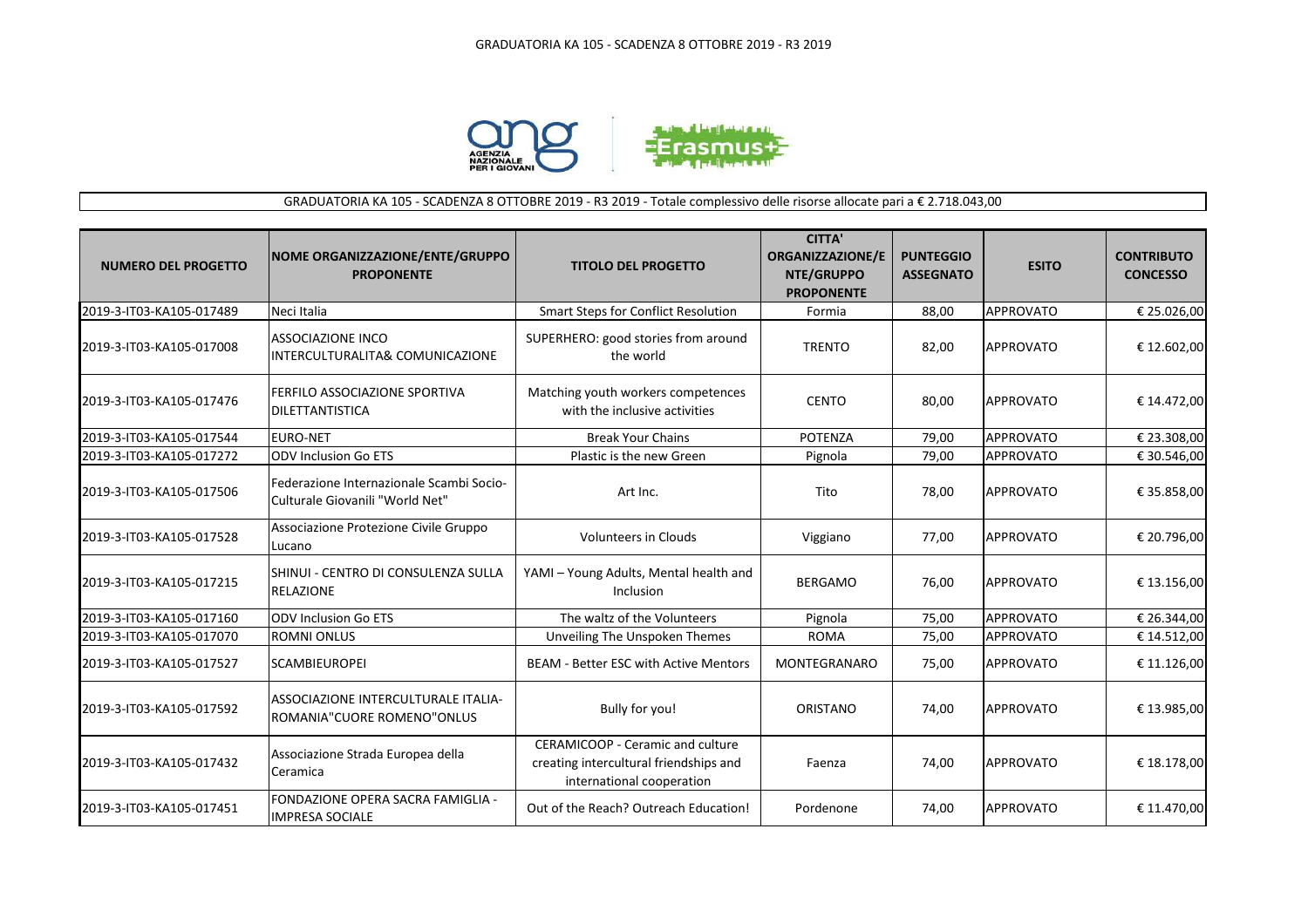| <b>NUMERO DEL PROGETTO</b> | NOME ORGANIZZAZIONE/ENTE/GRUPPO<br><b>PROPONENTE</b>                                    | <b>TITOLO DEL PROGETTO</b>                                                                               | <b>CITTA'</b><br>ORGANIZZAZIONE/E<br>NTE/GRUPPO<br><b>PROPONENTE</b> | <b>PUNTEGGIO</b><br><b>ASSEGNATO</b> | <b>ESITO</b>     | <b>CONTRIBUTO</b><br><b>CONCESSO</b> |
|----------------------------|-----------------------------------------------------------------------------------------|----------------------------------------------------------------------------------------------------------|----------------------------------------------------------------------|--------------------------------------|------------------|--------------------------------------|
| 2019-3-IT03-KA105-017480   | Mladi v odkrivanju skupnih poti                                                         | Think united! - Minorities in solidarity                                                                 | Trieste                                                              | 74,00                                | <b>APPROVATO</b> | € 21.934,00                          |
| 2019-3-IT03-KA105-017535   | NUCLEO EDUCATIVO PER LA<br>FORMAZIONE EUROPEA AL LAVORO<br><b>INTERNAZIONALE</b>        | Interreligious Dialogue Prevents<br>Islamophobia and Radicalization                                      | <b>TREVISO</b>                                                       | 74,00                                | <b>APPROVATO</b> | € 22.902,00                          |
| 2019-3-IT03-KA105-017785   | ASSOCIAZIONE DI PROMOZIONE SOCIALE<br>KORA                                              | Disconnect to reconnect                                                                                  | PASSIGNANO SUL<br>TRASIMENO                                          | 72,00                                | APPROVATO        | € 22.056,00                          |
| 2019-3-IT03-KA105-017624   | Cooperativa Sociale Liberi Sogni Onlus                                                  | LAND ART AND INNER PLANET in the<br>crazy-wood                                                           | Calolziocorte                                                        | 72,00                                | <b>APPROVATO</b> | € 20.303,00                          |
| 2019-3-IT03-KA105-017270   | Hermes Academy Onlus                                                                    | Fourth Sector                                                                                            | Taranto                                                              | 72,00                                | <b>APPROVATO</b> | € 23.564,00                          |
| 2019-3-IT03-KA105-017125   | La Comitiva                                                                             | L'arte che Siamo                                                                                         | Spello                                                               | 72,00                                | APPROVATO        | € 19.359,00                          |
| 2019-3-IT03-KA105-017703   | <b>BASILICATA LINK</b>                                                                  | CultuRural                                                                                               | <b>MATERA</b>                                                        | 71,00                                | APPROVATO        | €16.290,00                           |
| 2019-3-IT03-KA105-017474   | Comune di Tramonti                                                                      | Med Food Lab - Discovering Sustainable<br>Mediterranean Diet                                             | Tramonti                                                             | 71,00                                | <b>APPROVATO</b> | € 23.774,00                          |
| 2019-3-IT03-KA105-017302   | Associazione della Comunità Africana                                                    | Audio Visual for Social Change                                                                           | CASSINO                                                              | 70,00                                | <b>APPROVATO</b> | € 12.123,00                          |
| 2019-3-IT03-KA105-017648   | Ianua Australis                                                                         | Craft trades and glocal approach                                                                         | Torre del Greco                                                      | 70,00                                | APPROVATO        | € 20.556,00                          |
| 2019-3-IT03-KA105-017101   | ASSOCIAZIONE STUDENTI PER LA CITTA                                                      | Tell us your story and amplify your voice!                                                               | DECIMOMANNU                                                          | 69,00                                | <b>APPROVATO</b> | € 23.665,00                          |
| 2019-3-IT03-KA105-017445   | <b>Beyond The Horizons</b>                                                              | Making the Future                                                                                        | Orta Nova                                                            | 69,00                                | <b>APPROVATO</b> | € 14.433,00                          |
| 2019-3-IT03-KA105-017127   | Cuenzo                                                                                  | World Music Exchange                                                                                     | Taranto                                                              | 69,00                                | <b>APPROVATO</b> | € 17.192,00                          |
| 2019-3-IT03-KA105-017491   | KLARIS - Kulture, Lingue, Aggregazione,<br>Ricerca, Integrazione, Solidarietà           | <b>Intercultural Playback Theatre: Training</b><br>course on increasing soft skills for social<br>change | Udine                                                                | 69,00                                | <b>APPROVATO</b> | € 21.702,00                          |
| 2019-3-IT03-KA105-017100   | ROWNI-Roma Women Network Italy-APS                                                      | Gender Spectrum                                                                                          | Roma                                                                 | 69,00                                | APPROVATO        | € 15.526,00                          |
| 2019-3-IT03-KA105-017466   | Twoplustwo                                                                              | Use-less                                                                                                 | san giorgio a cremano                                                | 69,00                                | <b>APPROVATO</b> | € 16.585,00                          |
| 2019-3-IT03-KA105-017716   | Associazione Icarus                                                                     | SELF-EMPOWERMENT TO SUPPORT<br>YOUNG PEOPLE                                                              | Palermo                                                              | 68,00                                | <b>APPROVATO</b> | € 15.277,00                          |
| 2019-3-IT03-KA105-017255   | Associazione InCo - Molfetta                                                            | <b>Bridge the Gap</b>                                                                                    | Molfetta                                                             | 68,00                                | APPROVATO        | € 22.094,00                          |
| 2019-3-IT03-KA105-017666   | Associazione Italiana Persone Down Onlus<br>Pisa                                        | The right to grow up!                                                                                    | Pisa                                                                 | 68,00                                | <b>APPROVATO</b> | €4.026,00                            |
| 2019-3-IT03-KA105-017265   | Faro del Sud                                                                            | Youth & Volunteering                                                                                     | Torre Annunziata                                                     | 68,00                                | <b>APPROVATO</b> | € 21.052,00                          |
| 2019-3-IT03-KA105-017044   | IL CASSETTO DEI SOGNI ASSOCIAZIONE<br>SPORTIVA DILETTANTISTICA DI<br>PROMOZIONE SOCIALE | Sport tools for the integration of Autistic<br>Youngster                                                 | Modena                                                               | 68,00                                | <b>APPROVATO</b> | € 29.274,00                          |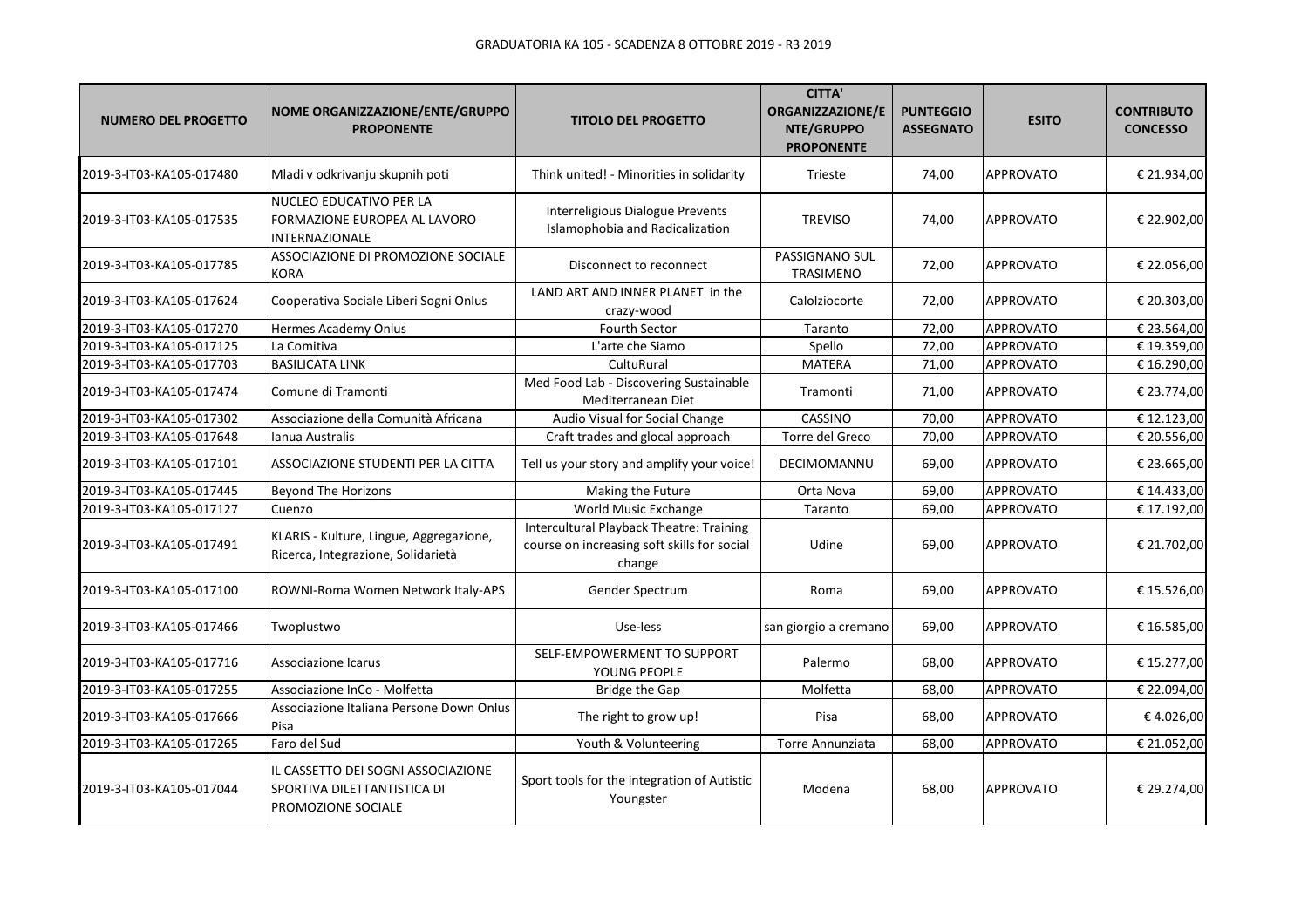| <b>NUMERO DEL PROGETTO</b> | NOME ORGANIZZAZIONE/ENTE/GRUPPO<br><b>PROPONENTE</b>                                  | <b>TITOLO DEL PROGETTO</b>                                                                                           | <b>CITTA'</b><br>ORGANIZZAZIONE/E<br>NTE/GRUPPO<br><b>PROPONENTE</b> | <b>PUNTEGGIO</b><br><b>ASSEGNATO</b> | <b>ESITO</b>     | <b>CONTRIBUTO</b><br><b>CONCESSO</b> |
|----------------------------|---------------------------------------------------------------------------------------|----------------------------------------------------------------------------------------------------------------------|----------------------------------------------------------------------|--------------------------------------|------------------|--------------------------------------|
| 2019-3-IT03-KA105-017256   | Italy for EU                                                                          | Escape city: youth meeting rural areas                                                                               | Casalecchio di Reno                                                  | 68,00                                | <b>APPROVATO</b> | € 24.135,00                          |
| 2019-3-IT03-KA105-017482   | <b>TDM 2000</b>                                                                       | CYBER-FIGHTERS: New tools and methods<br>to<br>prevent cyberbullying                                                 | <b>CAGLIARI</b>                                                      | 68,00                                | <b>APPROVATO</b> | € 16.097,00                          |
| 2019-3-IT03-KA105-017508   | Teatri di Pace                                                                        | STORYBOARD: intercultural dialogue and<br>mutual understanding between new<br>arrivals and the receiving communities | Bari                                                                 | 68,00                                | <b>APPROVATO</b> | € 13.504,00                          |
| 2019-3-IT03-KA105-017178   | <b>Associazione AKIRA</b>                                                             | kHIK it - Strategies to engage socially<br>isolated youngsters                                                       | <b>NAPOLI</b>                                                        | 67,00                                | <b>APPROVATO</b> | € 16.038,00                          |
| 2019-3-IT03-KA105-017494   | ASSOCIAZIONE STUDENTI PER LA CITTA                                                    | Fair Media=Fair Youth: Building the space<br>for campaigns and projects on media<br>literacy                         | DECIMOMANNU                                                          | 67,00                                | <b>APPROVATO</b> | € 14.910,00                          |
| 2019-3-IT03-KA105-017509   | Associazione Teatro invisibile                                                        | Integration map                                                                                                      | Padua                                                                | 67,00                                | <b>APPROVATO</b> | € 17.362,00                          |
| 2019-3-IT03-KA105-017577   | COMUNE DI GERACI SICULO                                                               | YOUTH EMPOWERMENT THROUGH<br><b>OUTDOOR ACTIVITIES</b>                                                               | <b>GERACI SICULO</b><br>PALERMO                                      | 67,00                                | <b>APPROVATO</b> | € 20.487,00                          |
| 2019-3-IT03-KA105-017481   | Non profit cultural association "Teatro dei<br>Dioscuri                               | WATER: what is life?                                                                                                 | Campagna                                                             | 67,00                                | <b>APPROVATO</b> | € 28.152,00                          |
| 2019-3-IT03-KA105-017608   | Active Youth for Europe                                                               | Sport to combat violence and cyber<br>bullying                                                                       | Santa Maria la Carità                                                | 66,00                                | <b>APPROVATO</b> | € 20.964,00                          |
| 2019-3-IT03-KA105-017253   | ASSOCIAZIONE CULTURALE BEYOND<br><b>BORDERS CORATO</b>                                | <b>Breakout</b>                                                                                                      | CORATO                                                               | 66,00                                | <b>APPROVATO</b> | € 19.044,00                          |
| 2019-3-IT03-KA105-017490   | ASSOCIAZIONE CULTURALE EUFEMIA APS                                                    | A European Journey through Youth<br>Participation                                                                    | <b>TORINO</b>                                                        | 66,00                                | <b>APPROVATO</b> | € 2.475,00                           |
| 2019-3-IT03-KA105-017755   | ASSOCIAZIONE CULTURALE STRAUSS                                                        | ME, WE: Models of Engagement in<br>Women Entrepreneurship                                                            | <b>MUSSOMELI</b>                                                     | 66,00                                | <b>APPROVATO</b> | € 14.520,00                          |
| 2019-3-IT03-KA105-017470   | ASSOCIAZIONE DI PROMOZIONE SOCIALE<br><b>JOINT</b>                                    | RuReality                                                                                                            | <b>MILANO</b>                                                        | 66,00                                | <b>APPROVATO</b> | € 28.288,00                          |
| 2019-3-IT03-KA105-017603   | ASSOCIAZIONE INTERNAZIONALE PER LA<br>COOPERAZIONE E L'EDUCAZIONE NEL<br><b>MONDO</b> | You(th)rope: youth active citizens of<br>Europe                                                                      | <b>ROMA</b>                                                          | 66,00                                | <b>APPROVATO</b> | € 14.442,00                          |
| 2019-3-IT03-KA105-017041   | Associazione Popoli Insieme ODV                                                       | Padua 2020: Volunteers Beyond Borders                                                                                | Padova                                                               | 66,00                                | <b>APPROVATO</b> | € 19.520,00                          |
| 2019-3-IT03-KA105-017529   | <b>CESIE</b>                                                                          | FAME- Fake news and sAfe use of online<br>MEdia                                                                      | <b>TRAPPETO</b>                                                      | 66,00                                | <b>APPROVATO</b> | € 31.580,00                          |
| 2019-3-IT03-KA105-017180   | EUROFORMAZ - ONLUS                                                                    | <b>Environmental Transformation</b>                                                                                  | San Ferdinando                                                       | 66,00                                | <b>APPROVATO</b> | € 31.290,00                          |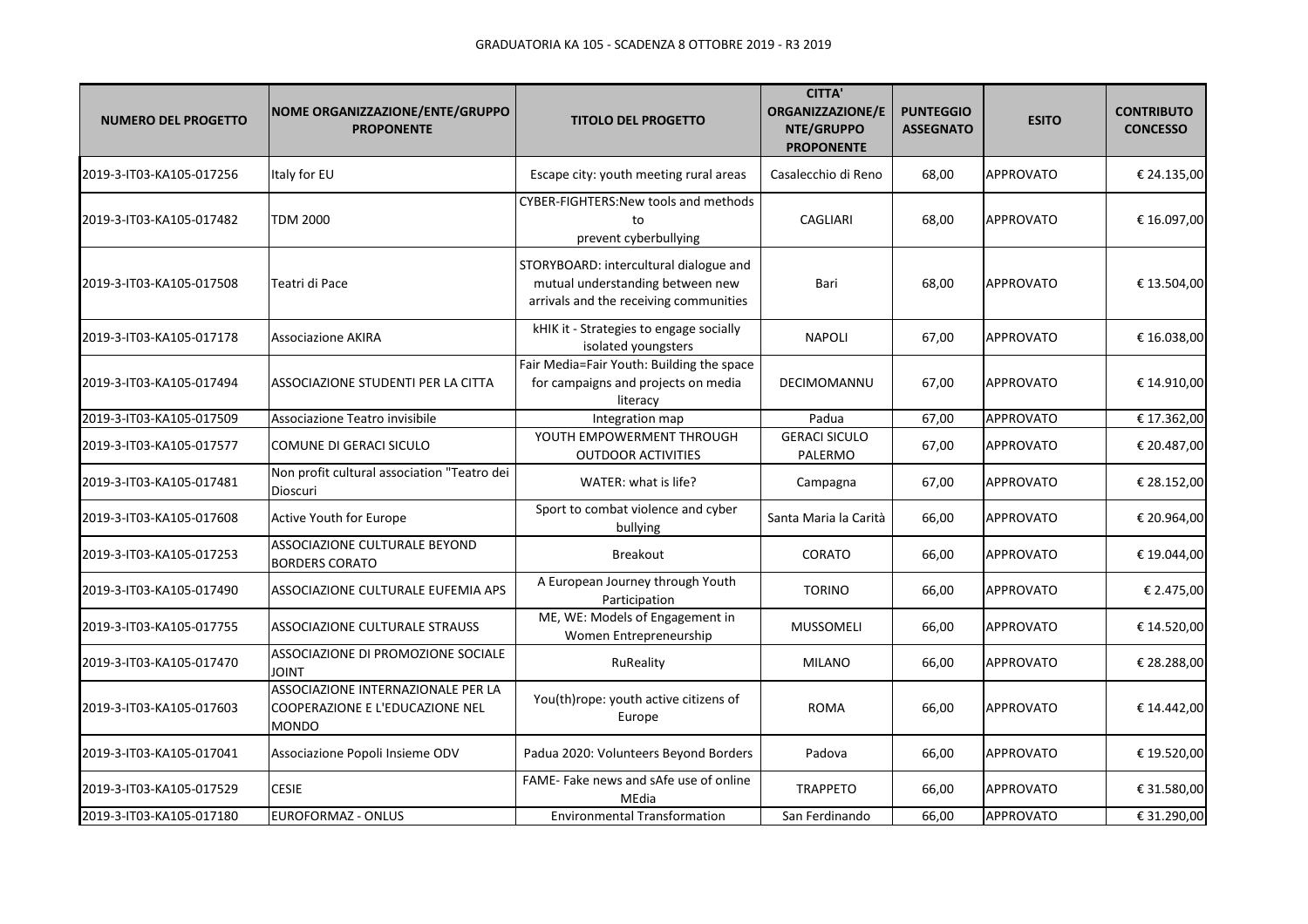| <b>NUMERO DEL PROGETTO</b> | NOME ORGANIZZAZIONE/ENTE/GRUPPO<br><b>PROPONENTE</b>    | <b>TITOLO DEL PROGETTO</b>                                          | <b>CITTA'</b><br><b>ORGANIZZAZIONE/E</b><br>NTE/GRUPPO<br><b>PROPONENTE</b> | <b>PUNTEGGIO</b><br><b>ASSEGNATO</b> | <b>ESITO</b>     | <b>CONTRIBUTO</b><br><b>CONCESSO</b> |
|----------------------------|---------------------------------------------------------|---------------------------------------------------------------------|-----------------------------------------------------------------------------|--------------------------------------|------------------|--------------------------------------|
| 2019-3-IT03-KA105-017667   | Jonathan Cooperativa Sociale                            | MISS to young people: More Information,<br>Safe Surfing             | Piazzola sul Brenta                                                         | 66,00                                | <b>APPROVATO</b> | € 13.683,00                          |
| 2019-3-IT03-KA105-017763   | Libertates                                              | Tell me about you!                                                  | <b>MILANO</b>                                                               | 66.00                                | <b>APPROVATO</b> | € 15.574,00                          |
| 2019-3-IT03-KA105-017696   | NAUKLEROS SOCIETA' COOPERATIVA<br><b>SOCIALE</b>        | Crea la tua start up                                                | <b>Brindisi</b>                                                             | 66,00                                | <b>APPROVATO</b> | € 14.556,00                          |
| 2019-3-IT03-KA105-017433   | Vagamondo                                               | Move to Move on                                                     | Roletto                                                                     | 66,00                                | <b>APPROVATO</b> | € 26.144,00                          |
| 2019-3-IT03-KA105-017441   | WeSound                                                 | Rhythms of EU                                                       | Caselle Torinese                                                            | 66,00                                | <b>APPROVATO</b> | € 12.435,00                          |
| 2019-3-IT03-KA105-017244   | Aps Creativi108                                         | Per-Art Literacy                                                    | Bologna                                                                     | 65,00                                | <b>APPROVATO</b> | € 19.086,00                          |
| 2019-3-IT03-KA105-017505   | ASSOCIAZIONE CULTURALE EUFEMIA APS                      | I love YOUrban!                                                     | <b>TORINO</b>                                                               | 65,00                                | <b>APPROVATO</b> | € 23.059,00                          |
| 2019-3-IT03-KA105-017157   | Comunità di Supereroi                                   | <b>Toy Museum</b>                                                   | Aosta Valley                                                                | 65,00                                | <b>APPROVATO</b> | € 31.190,00                          |
| 2019-3-IT03-KA105-017563   | Erasmus Force One                                       | Fight for the Forgotten                                             | Tortoreto                                                                   | 65,00                                | <b>APPROVATO</b> | € 24.234,00                          |
| 2019-3-IT03-KA105-017247   | <b>EUducation Italy</b>                                 | Back to education                                                   | Messina                                                                     | 65,00                                | <b>APPROVATO</b> | € 18.375,00                          |
| 2019-3-IT03-KA105-017119   | <b>INNER VOICE</b>                                      | Empower me!                                                         | <b>ATRI</b>                                                                 | 65,00                                | <b>APPROVATO</b> | € 18.090,00                          |
| 2019-3-IT03-KA105-017744   | L'Universale 2000 Società Cooperativa<br>Sociale a.r.l. | ARTS as STrategy to Raise EmploymEnt<br>and Territorial development | Vetralla                                                                    | 65,00                                | <b>APPROVATO</b> | € 26.744,00                          |
| 2019-3-IT03-KA105-017021   | Mavì                                                    | Young Voices for the Planet                                         | Mori                                                                        | 65,00                                | <b>APPROVATO</b> | € 16.662,00                          |
| 2019-3-IT03-KA105-017257   | nowHere+                                                | EAT - Eating All Together                                           | <b>Barberino Tavarnelle</b>                                                 | 65,00                                | <b>APPROVATO</b> | € 15.525,00                          |
| 2019-3-IT03-KA105-017115   | The Rising Stars                                        | Knockin' On Europe's Door                                           | Messina                                                                     | 65,00                                | <b>APPROVATO</b> | € 22.729,00                          |
| 2019-3-IT03-KA105-017650   | ASSOCIAZIONE CULTURALE LINK                             | The Wall                                                            | ALTAMURA                                                                    | 64,00                                | <b>APPROVATO</b> | € 15.184,00                          |
| 2019-3-IT03-KA105-017454   | ASSOCIAZIONE CULTURALE SAGRA DELLE<br><b>REGNE</b>      | Oltre le Differenze                                                 | <b>MINTURNO</b>                                                             | 64,00                                | <b>APPROVATO</b> | € 14.384,00                          |
| 2019-3-IT03-KA105-016995   | ASSOCIAZIONE SIKANIE                                    | Sustainable Paths for Environmental<br>Education                    | SINAGRA                                                                     | 64,00                                | <b>APPROVATO</b> | € 31.506,00                          |
| 2019-3-IT03-KA105-017661   | Comitato territoriale Arcigay Ottavio Mai<br>Torino     | Flash This Way                                                      | Torino                                                                      | 64,00                                | <b>APPROVATO</b> | € 20.776,00                          |
| 2019-3-IT03-KA105-017518   | Comune di San Demetrio Corone                           | LIVE - Learn and Improve Views of Europe                            | San demetrio corone                                                         | 64,00                                | <b>APPROVATO</b> | € 15.757,00                          |
| 2019-3-IT03-KA105-017620   | Cooperativa Sociale Immaginaria A<br>R.L.Onlus          | Lovearth through art: learn, act and<br>change                      | Sant'Angelo a Cupolo                                                        | 64,00                                | <b>APPROVATO</b> | € 21.315,00                          |
| 2019-3-IT03-KA105-017230   | <b>FREEMINDS IN ACTION</b>                              | Promoting Inclusive Society                                         | <b>FAVARA</b>                                                               | 64,00                                | <b>APPROVATO</b> | € 27.741,00                          |
| 2019-3-IT03-KA105-017507   | H.R.Y.O HUMAN RIGHTS YOUTH<br>ORGANIZATION              | Using Smart(phone)                                                  | MONREALE                                                                    | 64,00                                | <b>APPROVATO</b> | € 14.392,00                          |
| 2019-3-IT03-KA105-017306   | YOUNG MEN'S CHRISTIAN ASSOCIATION<br>PARTHENOPE         | Let's Enjoy Difference & Uniqueness<br>Together!                    | <b>NAPOLI</b>                                                               | 64,00                                | <b>APPROVATO</b> | € 32.314,00                          |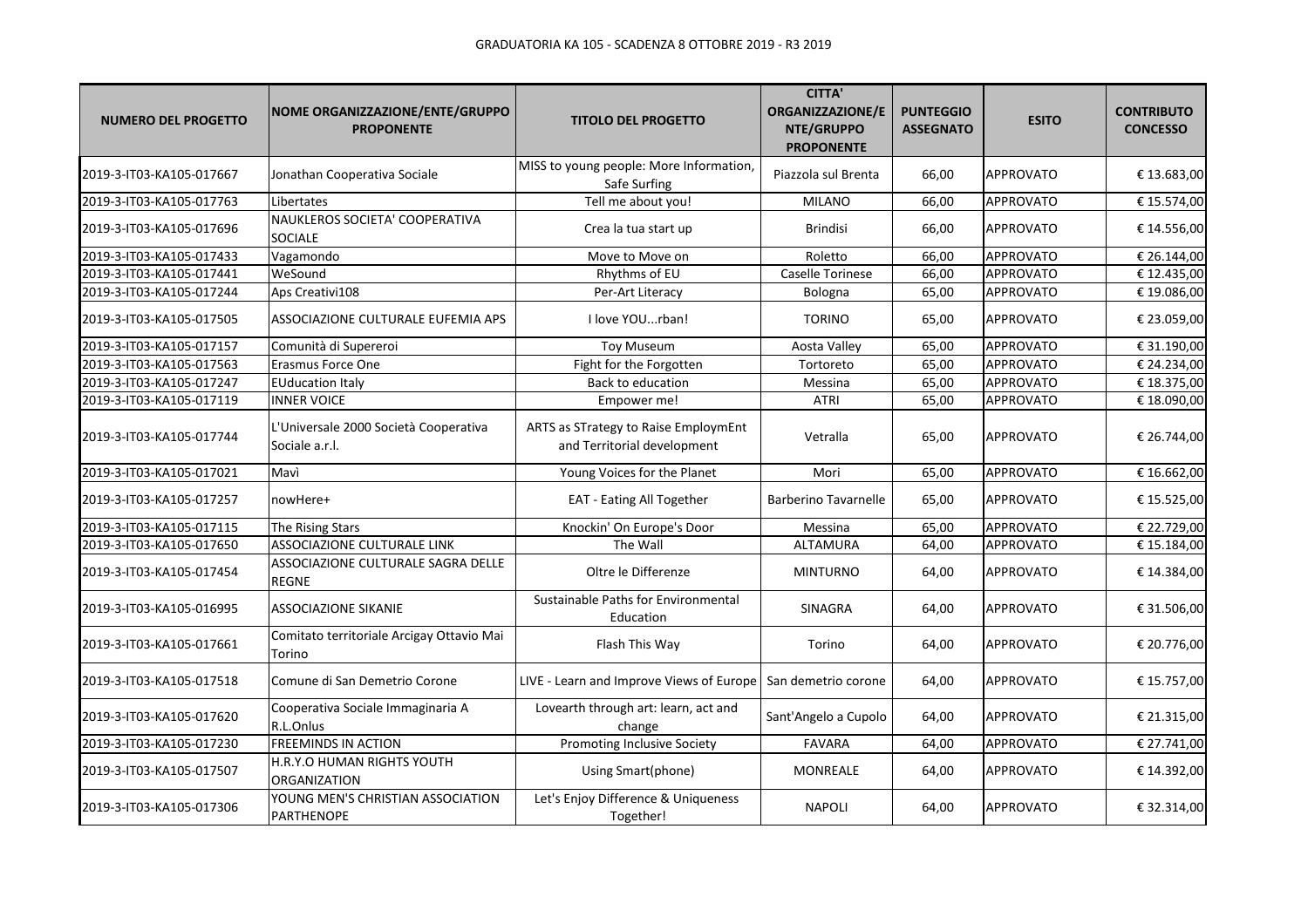| <b>NUMERO DEL PROGETTO</b> | NOME ORGANIZZAZIONE/ENTE/GRUPPO<br><b>PROPONENTE</b>      | <b>TITOLO DEL PROGETTO</b>                                     | <b>CITTA'</b><br><b>ORGANIZZAZIONE/E</b><br>NTE/GRUPPO<br><b>PROPONENTE</b> | <b>PUNTEGGIO</b><br><b>ASSEGNATO</b> | <b>ESITO</b>     | <b>CONTRIBUTO</b><br><b>CONCESSO</b> |
|----------------------------|-----------------------------------------------------------|----------------------------------------------------------------|-----------------------------------------------------------------------------|--------------------------------------|------------------|--------------------------------------|
| 2019-3-IT03-KA105-017646   | centro studi sereno regis                                 | Ludopedagogy: Play to Change the World!                        | <b>TORINO</b>                                                               | 63,00                                | <b>APPROVATO</b> | € 55.894,00                          |
| 2019-3-IT03-KA105-017765   | Cooperativa Sociale Immaginaria A<br>R.L.Onlus            | Europe Is A Tree With Endless Roots                            | Sant'Angelo a Cupolo                                                        | 63,00                                | <b>APPROVATO</b> | € 25.535,00                          |
| 2019-3-IT03-KA105-017725   | Cooperazione Senza Frontiere                              | Be A Social Entrepreneur                                       | Palermo                                                                     | 63,00                                | APPROVATO        | € 12.971,00                          |
| 2019-3-IT03-KA105-017568   | Giovani Progettisiti                                      | Women Entreprenurs in Action                                   | Venezia                                                                     | 63,00                                | <b>APPROVATO</b> | € 20.154,00                          |
| 2019-3-IT03-KA105-017553   | <b>Invasioni Creative</b>                                 | DisseminAction                                                 | Prato                                                                       | 63,00                                | <b>APPROVATO</b> | € 15.158,00                          |
| 2019-3-IT03-KA105-017159   | Kizil elma                                                | Alternative Contexts for the use of<br><b>Innovative Tools</b> | Spinea                                                                      | 63,00                                | <b>APPROVATO</b> | € 17.010,00                          |
| 2019-3-IT03-KA105-017022   | Mavì                                                      | <b>Resilient Visual Tales</b>                                  | Mori                                                                        | 63,00                                | <b>APPROVATO</b> | € 20.361,00                          |
| 2019-3-IT03-KA105-017113   | <b>NO BORDERS</b>                                         | Design your Ideas                                              | <b>MILANO</b>                                                               | 63,00                                | <b>APPROVATO</b> | € 24.013,00                          |
| 2019-3-IT03-KA105-017688   | Organizzazione di Volontariato Be Equal                   | Eco-Rural                                                      | Cosenza                                                                     | 63,00                                | <b>APPROVATO</b> | € 15.330,00                          |
| 2019-3-IT03-KA105-017437   | YOUNG MENS CHRISTIAN ASSOCIATION<br>YMCA PARTHENOPE ONLUS | "Artistic Animation As a Tool for Youth"                       | <b>NAPOLI</b>                                                               | 63,00                                | <b>APPROVATO</b> | € 19.724,00                          |
| 2019-3-IT03-KA105-017672   | Oriel                                                     | CAmminata per APprendere                                       | Dossobuono                                                                  | 62,50                                | <b>APPROVATO</b> | € 29.093,00                          |
| 2019-3-IT03-KA105-017607   | <b>ASHRAM</b>                                             | EnterpreneurACT+                                               | Catania                                                                     | 62,00                                | <b>APPROVATO</b> | € 27.152,00                          |
| 2019-3-IT03-KA105-017554   | <b>ASSOCIAZIONE AGRADO - APS</b>                          | ONCE UPON A TIME - Traditions &<br>identity                    | <b>VINCI</b>                                                                | 62,00                                | <b>APPROVATO</b> | € 17.783,00                          |
| 2019-3-IT03-KA105-017459   | Associazione Culturale Mastronauta                        | <b>Creative Movement</b>                                       | Omegna                                                                      | 62,00                                | <b>APPROVATO</b> | € 17.395,00                          |
| 2019-3-IT03-KA105-017473   | Associazione PrimOlio Saperi e Sapori di<br>Calabria      | Taste before you waste                                         | Palmi                                                                       | 62,00                                | <b>APPROVATO</b> | € 18.285,00                          |
| 2019-3-IT03-KA105-017017   | Elios                                                     | Safe Driving: Choose to live!                                  | Acireale                                                                    | 62,00                                | <b>APPROVATO</b> | € 21.647,00                          |
| 2019-3-IT03-KA105-017502   | Moby Dick                                                 | Cilento in Tour(ism)                                           | Salerno                                                                     | 62,00                                | <b>APPROVATO</b> | € 19.119,00                          |
| 2019-3-IT03-KA105-017723   | <b>Ottovolante Sulcis</b>                                 | Trame di futuro                                                | Sant'Antioco                                                                | 62,00                                | <b>APPROVATO</b> | € 16.582,00                          |
| 2019-3-IT03-KA105-017787   | Passaparola Italia                                        | From our differences a world of<br>opportunities               | <b>ROMA</b>                                                                 | 62,00                                | <b>APPROVATO</b> | € 14.866,00                          |
| 2019-3-IT03-KA105-017033   | SE.M.I. - SEEDS FOR MORE<br><b>INTERCULTURE APS</b>       | Quality label for ESC volunteering                             | Faenza                                                                      | 62,00                                | <b>APPROVATO</b> | € 12.491,00                          |
| 2019-3-IT03-KA105-017758   | SOUTH EUROPE YOUTH FORUM                                  | Revindicating Identity Over Time                               | LECCE                                                                       | 62,00                                | <b>APPROVATO</b> | € 39.651,00                          |
| 2019-3-IT03-KA105-017246   | <b>TDM 2000</b>                                           | InterculturOUT Learning                                        | CAGLIARI                                                                    | 62,00                                | <b>APPROVATO</b> | € 28.815,00                          |
| 2019-3-IT03-KA105-017147   | A.P.S. ARCA TENTYRIS                                      | Community Lab                                                  | Val di Chy                                                                  | 61,00                                | APPROVATO        | € 15.837,00                          |
| 2019-3-IT03-KA105-017479   | A.S.D. Spartacus Rugby Social Club                        | Together we can Try: Rugby as a tool for<br>Inclusion          | santa maria capua<br>vetere                                                 | 61,00                                | <b>APPROVATO</b> | € 30.696,00                          |
| 2019-3-IT03-KA105-017449   | ASSOCIAZIONE DI PROMOZIONE SOCIALE<br><b>MAGHWEB</b>      | Shout it out                                                   | PALERMO                                                                     | 61,00                                | <b>APPROVATO</b> | € 13.842,00                          |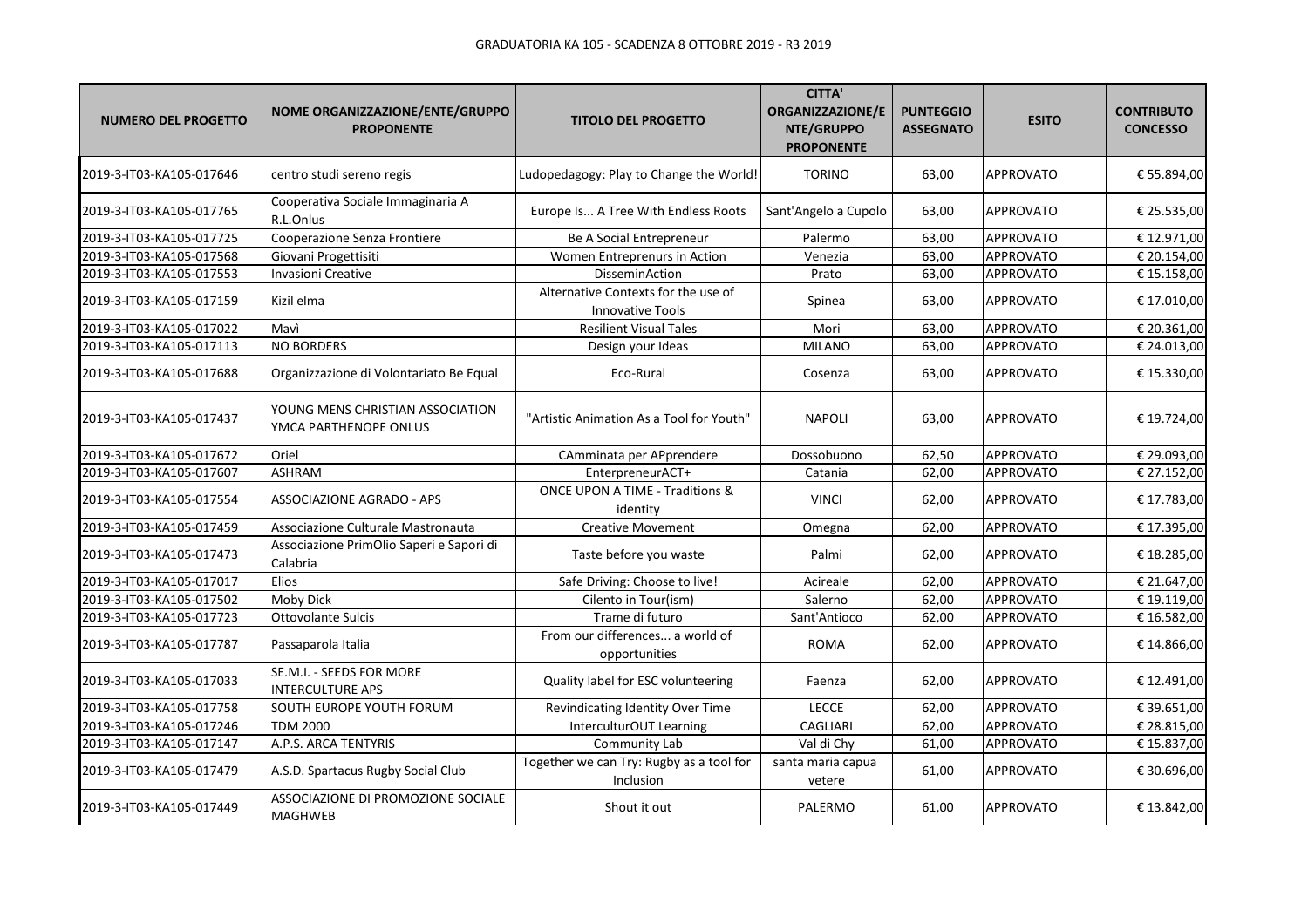| <b>NUMERO DEL PROGETTO</b> | NOME ORGANIZZAZIONE/ENTE/GRUPPO<br><b>PROPONENTE</b>                    | <b>TITOLO DEL PROGETTO</b>                                  | <b>CITTA'</b><br>ORGANIZZAZIONE/E<br>NTE/GRUPPO<br><b>PROPONENTE</b> | <b>PUNTEGGIO</b><br><b>ASSEGNATO</b> | <b>ESITO</b>     | <b>CONTRIBUTO</b><br><b>CONCESSO</b> |
|----------------------------|-------------------------------------------------------------------------|-------------------------------------------------------------|----------------------------------------------------------------------|--------------------------------------|------------------|--------------------------------------|
| 2019-3-IT03-KA105-017188   | Associazione Giovaninsieme                                              | Global warming and the youth's challenge                    | Nole                                                                 | 61,00                                | <b>APPROVATO</b> | € 26.019,00                          |
| 2019-3-IT03-KA105-017468   | ASSOCIAZIONE INFORMAGIOVANI                                             | Digital and media literacy for active<br>citizenship        | PALERMO                                                              | 61,00                                | <b>APPROVATO</b> | € 16.766,00                          |
| 2019-3-IT03-KA105-017674   | EURODEMOS YOUTH MOBILITY NGO                                            | Democracy Impact Lab in EuroMed                             | Reggio Calabria                                                      | 61,00                                | <b>APPROVATO</b> | €38.613,00                           |
| 2019-3-IT03-KA105-017242   | Generazione Zero                                                        | Sicily against hate speech                                  | Ragusa                                                               | 61,00                                | APPROVATO        | € 21.700,00                          |
| 2019-3-IT03-KA105-017461   | Giosef Torino - Marti Gianello Guida A.P.S.                             | Gender Upon a Time 3                                        | Torino                                                               | 61,00                                | APPROVATO        | €38.092,00                           |
| 2019-3-IT03-KA105-017446   | Gruppo folklorico "I figli di Lauro"                                    | Con occhi diversi                                           | Sessa Aurunca                                                        | 61,00                                | APPROVATO        | € 14.384,00                          |
| 2019-3-IT03-KA105-017107   | Gruppo informale Amici di Taggia                                        | Fiabe dal mare                                              | Taggia                                                               | 61,00                                | <b>APPROVATO</b> | € 19.944,00                          |
| 2019-3-IT03-KA105-017462   | STUDIO PROGETTO SOCIETA<br>COOPERATIVASOCIALE                           | Womenity                                                    | CORNEDO VICENTINO                                                    | 61,00                                | <b>APPROVATO</b> | € 25.217,00                          |
| 2019-3-IT03-KA105-017227   | ACROSS EUROPE ACADEMY                                                   | JUMP THE BARRIER                                            | Nicotera                                                             | 60,00                                | APPROVATO        | € 22.460,00                          |
| 2019-3-IT03-KA105-017766   | Amici d'Europa                                                          | Use Renewable Energy, Live Eco Friendly!                    | Ceregnano                                                            | 60,00                                | <b>APPROVATO</b> | € 19.248,00                          |
| 2019-3-IT03-KA105-017566   | Associazione culturale e musicale<br>folkloristica Toma Toma            | Live as you dance                                           | Montefalcone nel<br>Sannio                                           | 60,00                                | APPROVATO        | € 21.705,00                          |
| 2019-3-IT03-KA105-017512   | Associazione Culturale Entropia                                         | On Air&C.                                                   | Arcavacata di Rende                                                  | 60,00                                | APPROVATO        | € 16.896,00                          |
| 2019-3-IT03-KA105-017189   | ASSOCIAZIONE CULTURALE RADIUSU                                          | Mediterranean Culture' Stories: The Past<br>meet the Future | SAN GREGORIO DI<br>CATANIA                                           | 60,00                                | <b>APPROVATO</b> | € 21.934,00                          |
| 2019-3-IT03-KA105-017706   | Associazione Culturale Usamborgia                                       | Erasmus+ here we go!                                        | Avola                                                                | 60,00                                | <b>APPROVATO</b> | € 14.331,00                          |
| 2019-3-IT03-KA105-017658   | Associazione di promozione sociale SI<br>PUO' FARE Onlus                | To move mountains                                           | Turin                                                                | 60,00                                | <b>APPROVATO</b> | € 32.420,00                          |
| 2019-3-IT03-KA105-017602   | COMUNE DI POLPENAZZE DEL GARDA                                          | Leading Youths                                              | POLPENAZZE DEL<br>GARDA                                              | 60,00                                | <b>APPROVATO</b> | € 30.369,00                          |
| 2019-3-IT03-KA105-017011   | cooperativa sociale Kara Bobowski                                       | Roots - discovering our origins                             | Modigliana                                                           | 60,00                                | <b>APPROVATO</b> | € 13.616,00                          |
| 2019-3-IT03-KA105-017063   | cooperativa sociale Kara Bobowski                                       | Dance CrEU                                                  | Modigliana                                                           | 60,00                                | <b>APPROVATO</b> | € 14.956,00                          |
| 2019-3-IT03-KA105-016974   | discovery together                                                      | Inclusione Sociale mediante la Musica                       | venice                                                               | 60,00                                | <b>APPROVATO</b> | € 13.107,00                          |
| 2019-3-IT03-KA105-017548   | <b>ENJOYEDU APS ETS</b>                                                 | Don't Be Afraid To Ask                                      | milano                                                               | 60,00                                | <b>APPROVATO</b> | € 21.289,00                          |
| 2019-3-IT03-KA105-017571   | Euro-Mediterranean Association of<br><b>Exchanges Volunteers Events</b> | The other side seEU there II                                | Favara                                                               | 60,00                                | <b>APPROVATO</b> | € 27.242,00                          |
| 2019-3-IT03-KA105-017089   | Gruppo CTG San Francesco                                                | New communication in the 4.0 age                            | Acquasparta                                                          | 60,00                                | <b>APPROVATO</b> | € 25.215,00                          |
| 2019-3-IT03-KA105-017639   | GRUPPO FOLKLORISTICO CIOCIARO<br>'VALLE DI COMINO"                      | Comprendere per Combattere il Razzismo                      | <b>ATINA</b>                                                         | 60,00                                | <b>APPROVATO</b> | € 12.586,00                          |
| 2019-3-IT03-KA105-017046   | Gruppo folkloristico città di Cutro                                     | Dammi un buon motivo                                        | Cutro                                                                | 60,00                                | APPROVATO        | € 15.008,00                          |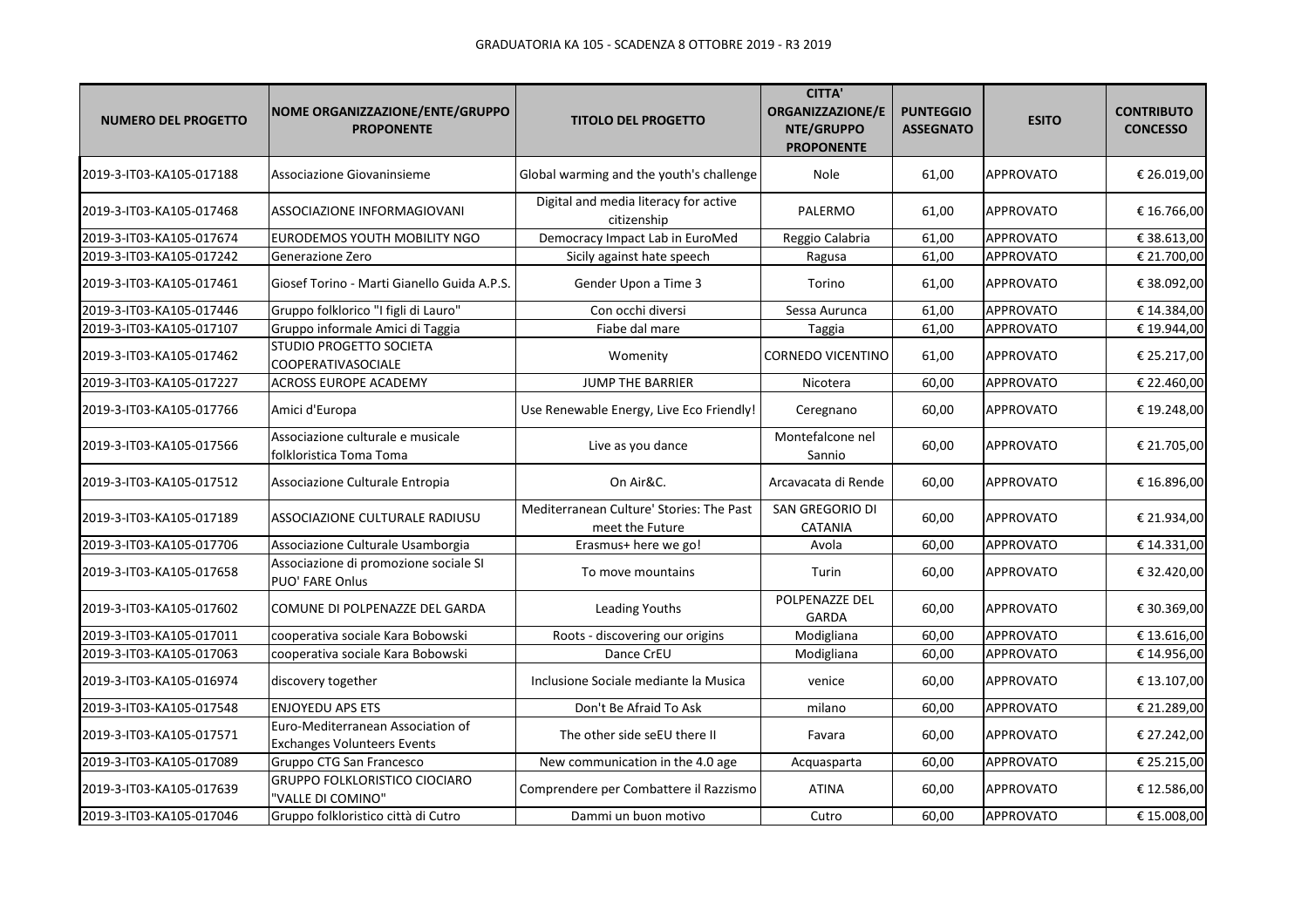| <b>NUMERO DEL PROGETTO</b> | NOME ORGANIZZAZIONE/ENTE/GRUPPO<br><b>PROPONENTE</b>                      | <b>TITOLO DEL PROGETTO</b>                                           | <b>CITTA'</b><br>ORGANIZZAZIONE/E<br>NTE/GRUPPO<br><b>PROPONENTE</b> | <b>PUNTEGGIO</b><br><b>ASSEGNATO</b> | <b>ESITO</b>     | <b>CONTRIBUTO</b><br><b>CONCESSO</b> |
|----------------------------|---------------------------------------------------------------------------|----------------------------------------------------------------------|----------------------------------------------------------------------|--------------------------------------|------------------|--------------------------------------|
| 2019-3-IT03-KA105-017205   | ICSE & CO                                                                 | Green Yourself!                                                      | <b>FIRENZE</b>                                                       | 60,00                                | <b>APPROVATO</b> | € 19.694,00                          |
| 2019-3-IT03-KA105-017487   | La Fucina dei Saperi                                                      | Soap 'n' Roll                                                        | Castellammare di<br>Stabia                                           | 60,00                                | <b>APPROVATO</b> | € 19.906,00                          |
| 2019-3-IT03-KA105-017533   | LiberaMente                                                               | GIF - Green Ideas for the Future                                     | San Giorgio Albanese                                                 | 60,00                                | <b>APPROVATO</b> | € 15.295,00                          |
| 2019-3-IT03-KA105-017460   | M.Y.CULTURE                                                               | Humanity Has No Borders - From<br><b>Challenges to Opportunities</b> | Reggio Calabria                                                      | 60,00                                | <b>APPROVATO</b> | € 25.032,00                          |
| 2019-3-IT03-KA105-017136   | Make a circle                                                             | Imprenditoria sociale: miglioriamo la vita,<br>non solo il profitto! | Castagnetoli                                                         | 60,00                                | <b>APPROVATO</b> | € 27.882,00                          |
| 2019-3-IT03-KA105-017003   | MEDITERRANEA ASSOCIAZIONE PER LO<br>SVILUPPO LOCALE                       | <b>Root Sounds</b>                                                   | <b>BARI</b>                                                          | 60,00                                | <b>APPROVATO</b> | € 20.136,00                          |
| 2019-3-IT03-KA105-017492   | TDM 2000 INTERNATIONAL                                                    | Fueling Innovation in Non-formal<br>Education                        | <b>QUARTU SANTELENA</b>                                              | 60,00                                | <b>APPROVATO</b> | € 18.248,00                          |
| 2019-3-IT03-KA105-017001   | Associazione Circum Vitae                                                 | I'm European ! My Future is Europe                                   | Santa Teresa di Riva                                                 | 59,00                                | <b>RESPINTO</b>  | €                                    |
| 2019-3-IT03-KA105-017273   | ASSOCIAZIONE CULTURALE EUFEMIA APS                                        | Rainbow Youth 3.0                                                    | <b>TORINO</b>                                                        | 59,00                                | <b>RESPINTO</b>  | €                                    |
| 2019-3-IT03-KA105-017061   | ASSOCIAZIONE CULTURALE JUMPIN                                             | UNITED STATES OF EUROPE : TOGETHER<br>WE WIN                         | <b>POGGIARDO</b>                                                     | 59,00                                | <b>RESPINTO</b>  | €                                    |
| 2019-3-IT03-KA105-017746   | Associazione Culturale Mastronauta                                        | Ready to lead                                                        | Omegna                                                               | 59,00                                | <b>RESPINTO</b>  | €<br>$\omega$ .                      |
| 2019-3-IT03-KA105-017660   | Associazione di Promozione Sociale "YES -<br>Youth Europe and Solidarity" | Different Version of Social Inclusion                                | Potenza                                                              | 59,00                                | <b>RESPINTO</b>  | €                                    |
| 2019-3-IT03-KA105-017285   | ASSOCIAZIONE DI PROMOZIONE SOCIALE<br><b>TINIOL</b>                       | Crescendo 2nd Movement                                               | <b>MILANO</b>                                                        | 59,00                                | <b>RESPINTO</b>  | €<br>$\sim$                          |
| 2019-3-IT03-KA105-017595   | ASSOCIAZIONE DI PROMOZIONE SOCIALE<br>YOUNG EFFECT                        | <b>Rural Matters</b>                                                 | <b>MAGENTA</b>                                                       | 59,00                                | <b>RESPINTO</b>  | €                                    |
| 2019-3-IT03-KA105-017010   | ASSOCIAZIONE DI PROMOZIONE SOCIALE<br>YOUNG EFFECT                        | No More T(h)anks!                                                    | <b>MAGENTA</b>                                                       | 59,00                                | <b>RESPINTO</b>  | €                                    |
| 2019-3-IT03-KA105-017223   | Associazione Giovani Roccalumera                                          | One more Chance: Young people for<br><b>Conflict Resolution</b>      | Roccalumera                                                          | 59,00                                | <b>RESPINTO</b>  | €                                    |
| 2019-3-IT03-KA105-017018   | Centro studi "Amastra"                                                    | Progetto Europa unita                                                | Mistretta                                                            | 59,00                                | <b>RESPINTO</b>  | €<br>$\mathcal{L}_{\mathcal{A}}$     |
| 2019-3-IT03-KA105-017072   | Centro Studi Tradizioni Popolari Gruppo<br>Folk U Rafu Terrra del sale    | Dance is culture                                                     | Petralia Soprana                                                     | 59,00                                | <b>RESPINTO</b>  | €                                    |
| 2019-3-IT03-KA105-017440   | <b>COMUNE DI CERRIONE</b>                                                 | Sharing COMmunity values for Youth<br>Capacity - COM.Y.C.            | <b>CERRIONE</b>                                                      | 59,00                                | <b>RESPINTO</b>  | €<br>$\sim$                          |
| 2019-3-IT03-KA105-017757   | COMUNE DI SABBIONETA                                                      | PBA4PA                                                               | <b>SABBIONETA</b>                                                    | 59,00                                | <b>RESPINTO</b>  | €<br>$\sim$                          |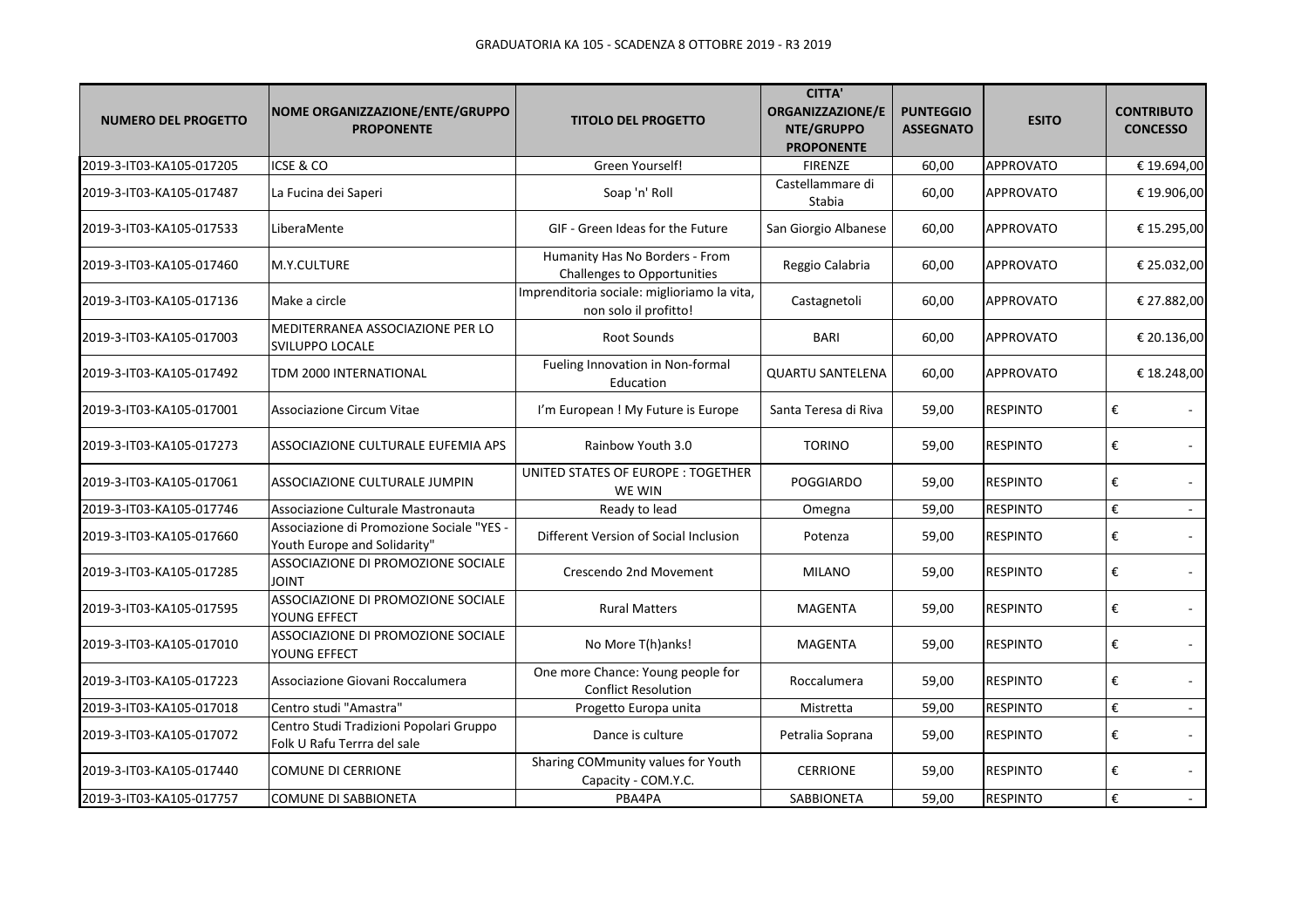| <b>NUMERO DEL PROGETTO</b> | NOME ORGANIZZAZIONE/ENTE/GRUPPO<br><b>PROPONENTE</b>                                    | <b>TITOLO DEL PROGETTO</b>                                                                                       | <b>CITTA'</b><br><b>ORGANIZZAZIONE/E</b><br>NTE/GRUPPO<br><b>PROPONENTE</b> | <b>PUNTEGGIO</b><br><b>ASSEGNATO</b> | <b>ESITO</b>    | <b>CONTRIBUTO</b><br><b>CONCESSO</b>      |
|----------------------------|-----------------------------------------------------------------------------------------|------------------------------------------------------------------------------------------------------------------|-----------------------------------------------------------------------------|--------------------------------------|-----------------|-------------------------------------------|
| 2019-3-IT03-KA105-017150   | COMUNE DI VIETRI DI POTENZA                                                             | "RECA - RESPONSABILITA' E<br>CONSAPEVOLEZZA AMBIENTALE"                                                          | Potenza                                                                     | 59,00                                | <b>RESPINTO</b> | €                                         |
| 2019-3-IT03-KA105-017686   | Elios                                                                                   | International Conference "Youth Work at<br>Municipality Level: bringing the EU Youth<br>Strategy at local level" | Acireale                                                                    | 59,00                                | <b>RESPINTO</b> | €                                         |
| 2019-3-IT03-KA105-016997   | <b>EUducation Italy</b>                                                                 | A matter of social skills                                                                                        | Messina                                                                     | 59,00                                | <b>RESPINTO</b> | €                                         |
| 2019-3-IT03-KA105-017318   | EURODEMOS YOUTH MOBILITY NGO                                                            | EradiK8                                                                                                          | Reggio Calabria                                                             | 59,00                                | <b>RESPINTO</b> | €                                         |
| 2019-3-IT03-KA105-017488   | Euro-Mediterranean Association of<br><b>Exchanges Volunteers Events</b>                 | Reuse yesterday, Recycle today, Save our<br>Future.                                                              | Favara                                                                      | 59,00                                | <b>RESPINTO</b> | €                                         |
| 2019-3-IT03-KA105-017689   | <b>European Warriors</b>                                                                | MediAzione                                                                                                       | Cerignola                                                                   | 59,00                                | <b>RESPINTO</b> | $\boldsymbol{\epsilon}$<br>$\blacksquare$ |
| 2019-3-IT03-KA105-017112   | <b>Explore The World</b>                                                                | Get to Know And Respect the<br>Subterraneans!                                                                    | Altamura                                                                    | 59,00                                | <b>RESPINTO</b> | €                                         |
| 2019-3-IT03-KA105-017545   | Hermes Academy Onlus                                                                    | <b>Embody Your Communication</b>                                                                                 | Taranto                                                                     | 59,00                                | <b>RESPINTO</b> | $\boldsymbol{\epsilon}$                   |
| 2019-3-IT03-KA105-017040   | <b>Bravi Ragazzi</b>                                                                    | <b>Natural Born Entrepreneurs</b>                                                                                | Messina                                                                     | 59,00                                | <b>RESPINTO</b> | €                                         |
| 2019-3-IT03-KA105-017245   | IL CASSETTO DEI SOGNI ASSOCIAZIONE<br>SPORTIVA DILETTANTISTICA DI<br>PROMOZIONE SOCIALE | Sport tools against addictions' charm                                                                            | Modena                                                                      | 59,00                                | <b>RESPINTO</b> | €                                         |
| 2019-3-IT03-KA105-017168   | Inclusion No Exclusion                                                                  | Double-Think, Single-Click                                                                                       | Napoli                                                                      | 59,00                                | <b>RESPINTO</b> | €<br>$\sim$                               |
| 2019-3-IT03-KA105-017486   | La Fucina dei Saperi                                                                    | In Art Concordia: A journey through the<br>european arts.                                                        | Castellammare di<br>Stabia                                                  | 59,00                                | <b>RESPINTO</b> | €                                         |
| 2019-3-IT03-KA105-017534   | MINE VAGANTI NGO                                                                        | Stay Yin, Stay Yang!                                                                                             | SASSARI                                                                     | 59,00                                | <b>RESPINTO</b> | $\boldsymbol{\epsilon}$<br>$\mathcal{L}$  |
| 2019-3-IT03-KA105-017192   | <b>NO BORDERS</b>                                                                       | <b>Beyond Visible</b>                                                                                            | <b>MILANO</b>                                                               | 59,00                                | <b>RESPINTO</b> | €<br>$\omega$ .                           |
| 2019-3-IT03-KA105-016999   | Ture Nirvane Società Cooperativa a r.l.                                                 | design today your job for tomorrow                                                                               | Ventimiglia                                                                 | 59,00                                | <b>RESPINTO</b> | €                                         |
| 2019-3-IT03-KA105-017513   | PECO - PROGETTI EUROPEI DI<br>COOPERAZIONE                                              | STEP by STEP: Raising selfawareness<br>through outdoor activities with animals                                   | <b>GENOVA</b>                                                               | 58,50                                | <b>RESPINTO</b> | €                                         |
| 2019-3-IT03-KA105-017503   | ASSOCIAZIONE CULTURALE JUMPIN                                                           | LGBT: Life gets better toghether                                                                                 | <b>POGGIARDO</b>                                                            | 58,00                                | <b>RESPINTO</b> | €<br>$\mathcal{L}_{\mathcal{A}}$          |
| 2019-3-IT03-KA105-017283   | ASSOCIAZIONE DI PROMOZIONE SOCIALE<br>YOUNG EFFECT                                      | No More Walls                                                                                                    | <b>MAGENTA</b>                                                              | 58,00                                | <b>RESPINTO</b> | €                                         |
| 2019-3-IT03-KA105-017450   | Associazione Folklorica "A' Spiga Rossa"                                                | Dancing Together                                                                                                 | Petina                                                                      | 58,00                                | <b>RESPINTO</b> | €                                         |
| 2019-3-IT03-KA105-017496   | Club dance folk "Miss '48                                                               | Danzare sulle ali della pace                                                                                     | Ruoti                                                                       | 58,00                                | <b>RESPINTO</b> | $\boldsymbol{\epsilon}$<br>$\sim$         |
| 2019-3-IT03-KA105-017510   | Coconut Italia                                                                          | Counter-narrate me if you can!                                                                                   | Imperia                                                                     | 58,00                                | <b>RESPINTO</b> | €                                         |
| 2019-3-IT03-KA105-017117   | Coconut Italia                                                                          | YPM+                                                                                                             | Imperia                                                                     | 58,00                                | <b>RESPINTO</b> | $\boldsymbol{\epsilon}$<br>$\mathbb{Z}^2$ |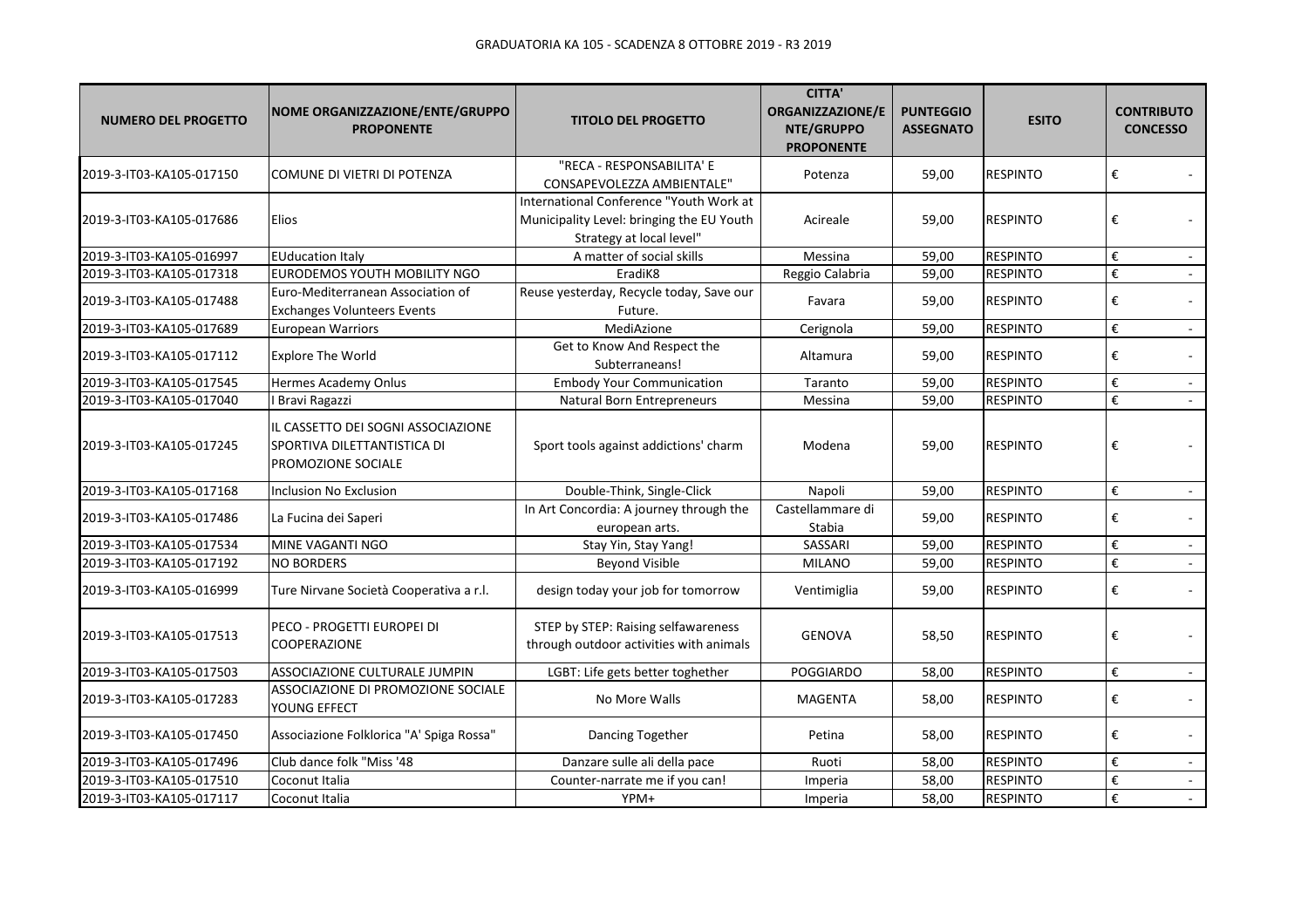| <b>NUMERO DEL PROGETTO</b> | NOME ORGANIZZAZIONE/ENTE/GRUPPO<br><b>PROPONENTE</b>                      | <b>TITOLO DEL PROGETTO</b>                                                                                          | <b>CITTA'</b><br><b>ORGANIZZAZIONE/E</b><br>NTE/GRUPPO<br><b>PROPONENTE</b> | <b>PUNTEGGIO</b><br><b>ASSEGNATO</b> | <b>ESITO</b>    | <b>CONTRIBUTO</b><br><b>CONCESSO</b> |
|----------------------------|---------------------------------------------------------------------------|---------------------------------------------------------------------------------------------------------------------|-----------------------------------------------------------------------------|--------------------------------------|-----------------|--------------------------------------|
| 2019-3-IT03-KA105-017292   | <b>COMMISSIONE SINODALE PER LA</b><br><b>DIACONIA</b>                     | Country Roads - Take me Home: youth<br>between rural identity and active<br>participation                           | <b>TORRE PELLICE</b>                                                        | 58,00                                | <b>RESPINTO</b> | €                                    |
| 2019-3-IT03-KA105-017679   | eLabora cooperativa di comunità di<br>Galatone                            | Art Ink Language                                                                                                    | Galatone                                                                    | 58,00                                | <b>RESPINTO</b> | €                                    |
| 2019-3-IT03-KA105-017043   | <b>ENJOY LIFE</b>                                                         | Tool-erance: Young people against<br>discrimination                                                                 | Rombiolo                                                                    | 58,00                                | <b>RESPINTO</b> | €                                    |
| 2019-3-IT03-KA105-017207   | EURODEMOS YOUTH MOBILITY NGO                                              | Tools for advanced green and sustainable<br>education                                                               | Reggio Calabria                                                             | 58,00                                | <b>RESPINTO</b> | €                                    |
| 2019-3-IT03-KA105-017250   | Gruppi Biblici Universitari                                               | Society without Extremism and<br>Radicalization                                                                     | Firenze                                                                     | 58,00                                | <b>RESPINTO</b> | €                                    |
| 2019-3-IT03-KA105-017131   | High on Life                                                              | Rural Power: Capitolo 2                                                                                             | Mileto                                                                      | 58,00                                | <b>RESPINTO</b> | $\boldsymbol{\epsilon}$<br>$\sim$    |
| 2019-3-IT03-KA105-017132   | High on Life                                                              | Share to Connect: One world, Many<br><b>Stories</b>                                                                 | Mileto                                                                      | 58,00                                | <b>RESPINTO</b> | €                                    |
| 2019-3-IT03-KA105-017120   | <b>INNER VOICE</b>                                                        | Ecopreneurship                                                                                                      | <b>ATRI</b>                                                                 | 58,00                                | <b>RESPINTO</b> | $\boldsymbol{\epsilon}$              |
| 2019-3-IT03-KA105-017039   | L'Arca del Blues                                                          | Music&Us                                                                                                            | Lecce                                                                       | 58,00                                | <b>RESPINTO</b> | €<br>$\mathbf{r}$                    |
| 2019-3-IT03-KA105-017201   | L'Arca del Blues                                                          | Speak Outside the box                                                                                               | Lecce                                                                       | 58,00                                | <b>RESPINTO</b> | €<br>$\sim$                          |
| 2019-3-IT03-KA105-017274   | Legambiente Lecco Onlus                                                   | Make it Reel!                                                                                                       | Valmadrera                                                                  | 58,00                                | <b>RESPINTO</b> | €                                    |
| 2019-3-IT03-KA105-017079   | SMART                                                                     | <b>CELEBRATE EUROPE!</b>                                                                                            | UGGIANO LA CHIESA                                                           | 58,00                                | <b>RESPINTO</b> | €                                    |
| 2019-3-IT03-KA105-017158   | <b>SOF ITALY</b>                                                          | <b>ENTREPRENEUR - START RUN AND GROW</b>                                                                            | <b>TRIGGIANO</b>                                                            | 58,00                                | <b>RESPINTO</b> | €                                    |
| 2019-3-IT03-KA105-017678   | Strani Vari                                                               | Equality in progress                                                                                                | Alba                                                                        | 58,00                                | <b>RESPINTO</b> | €<br>$\blacksquare$                  |
| 2019-3-IT03-KA105-016996   | TEMPO DI VIVERE Associazione di<br>Promozione sociale                     | Rafforza te stesso con la via del cerchio 2                                                                         | Piccoli di Calenzano                                                        | 58,00                                | <b>RESPINTO</b> | €                                    |
| 2019-3-IT03-KA105-017234   | LUNARIA ASSOCIAZIONE DI PROMOZIONE<br>SOCIALE E IMPRESA SOCIALE           | <b>EMERALD-Exploring Memes and E-</b><br>culture to Raise Awareness on LGBT*IQ+<br>issues in the European Dimension | <b>ROMA</b>                                                                 | 57,50                                | <b>RESPINTO</b> | €                                    |
| 2019-3-IT03-KA105-017520   | Associazione "Outside The Box"                                            | POP?! The MTV (Millennials'<br>Trends&Values) Generation                                                            | Guardia Sanframondi                                                         | 57,00                                | <b>RESPINTO</b> | €                                    |
| 2019-3-IT03-KA105-017559   | Associazione Culturale di Promozione<br>Sociale Gentle Giant              | <b>ReAct to Discrimination</b>                                                                                      | Ardea                                                                       | 57,00                                | <b>RESPINTO</b> | €                                    |
| 2019-3-IT03-KA105-017028   | Associazione di Promozione Sociale "YES -<br>Youth Europe and Solidarity" | Sportivate                                                                                                          | Potenza                                                                     | 57,00                                | <b>RESPINTO</b> | €                                    |
| 2019-3-IT03-KA105-017140   | ASSOCIAZIONE NUCLEO GUARDIA<br>AMBIENTALE                                 | Giovani - Ambiente - Futuro                                                                                         | Laurenzana                                                                  | 57,00                                | <b>RESPINTO</b> | €                                    |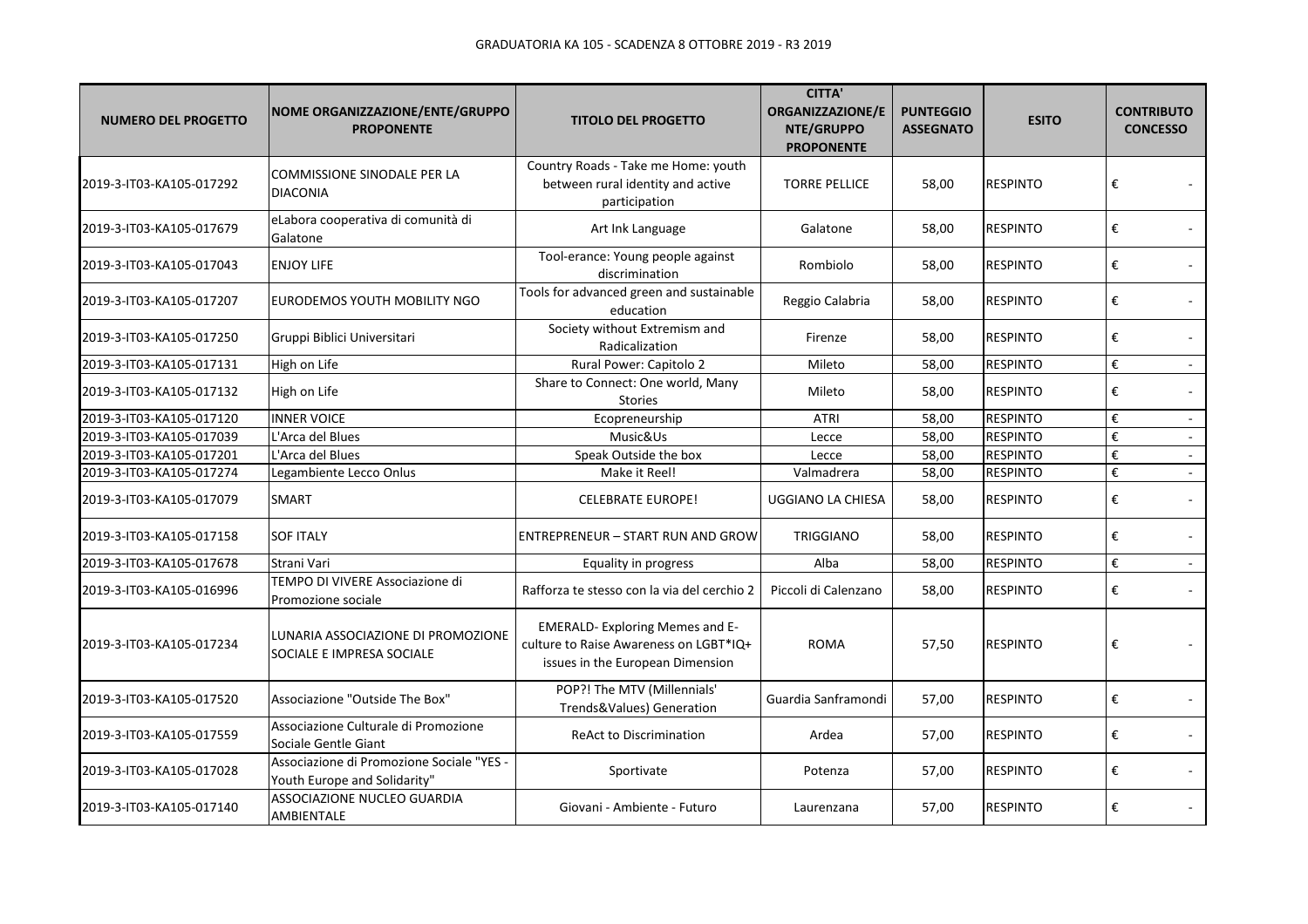| <b>NUMERO DEL PROGETTO</b> | NOME ORGANIZZAZIONE/ENTE/GRUPPO<br><b>PROPONENTE</b>                    | <b>TITOLO DEL PROGETTO</b>                                                                            | <b>CITTA'</b><br>ORGANIZZAZIONE/E<br>NTE/GRUPPO<br><b>PROPONENTE</b> | <b>PUNTEGGIO</b><br><b>ASSEGNATO</b> | <b>ESITO</b>    | <b>CONTRIBUTO</b><br><b>CONCESSO</b> |
|----------------------------|-------------------------------------------------------------------------|-------------------------------------------------------------------------------------------------------|----------------------------------------------------------------------|--------------------------------------|-----------------|--------------------------------------|
| 2019-3-IT03-KA105-017209   | Comunità di Supereroi                                                   | Put The Computer Down, Get Out On The<br>Street!                                                      | Aosta Valley                                                         | 57,00                                | <b>RESPINTO</b> | €                                    |
| 2019-3-IT03-KA105-017156   | discovery together                                                      | Sviluppiamoci con la Creatività                                                                       | venice                                                               | 57,00                                | <b>RESPINTO</b> | €                                    |
| 2019-3-IT03-KA105-017042   | L ORMA SOCIETA SPORTIVA<br>DILETTANTISTICA A RESPONSABILITA<br>LIMITATA | Opening Your EU Outdoor                                                                               | Milan                                                                | 57,00                                | <b>RESPINTO</b> | €                                    |
| 2019-3-IT03-KA105-017163   | La Clessidra - Associazione di volontariato                             | Body, Empathy and Thought Training to<br><b>Enhance Relationships</b>                                 | Benevento                                                            | 57,00                                | <b>RESPINTO</b> | €                                    |
| 2019-3-IT03-KA105-017277   | Odysseus                                                                | Career Loading                                                                                        | Ancona                                                               | 57,00                                | <b>RESPINTO</b> | €<br>$\omega$                        |
| 2019-3-IT03-KA105-017786   | <b>PLAY RES</b>                                                         | let's PLAY SMART                                                                                      | Modena                                                               | 57,00                                | <b>RESPINTO</b> | €                                    |
| 2019-3-IT03-KA105-017517   | Sapienza ed Abilità                                                     | Entrepreneur Youth for the Future                                                                     | Venice                                                               | 57,00                                | <b>RESPINTO</b> | €<br>$\sim$                          |
| 2019-3-IT03-KA105-017249   | <b>UNISCO</b>                                                           | Migrants' Place                                                                                       | Roma                                                                 | 57,00                                | <b>RESPINTO</b> | €                                    |
| 2019-3-IT03-KA105-017238   | LUNARIA ASSOCIAZIONE DI PROMOZIONE<br>SOCIALE E IMPRESA SOCIALE         | P.I.R.A.T.E(s)<br>Promoting Inclusion through Raising<br>Awareness Tools on HRs for European<br>youth | <b>ROMA</b>                                                          | 56,50                                | <b>RESPINTO</b> | €                                    |
| 2019-3-IT03-KA105-017626   | <b>Active Youth for Europe</b>                                          | Digital tools for youth work                                                                          | Santa Maria la Carità                                                | 56,00                                | <b>RESPINTO</b> | €                                    |
| 2019-3-IT03-KA105-017211   | <b>ALCARA TOUR</b>                                                      | Inclusione come Esempio di Sviluppo                                                                   | ALCARA LI FUSI -<br><b>MESSINA</b>                                   | 56,00                                | <b>RESPINTO</b> | €                                    |
| 2019-3-IT03-KA105-017463   | Associazione Culturale Beyond Borders<br>Corato                         | Discovering Tools & Resources in Human<br><b>Rights Education</b>                                     | Corato                                                               | 56,00                                | <b>RESPINTO</b> | €                                    |
| 2019-3-IT03-KA105-017761   | <b>ATELIER EUROPEO</b>                                                  | V-FACTOR: levels of (local and<br>international) Volunteering                                         | <b>BRESCIA</b>                                                       | 56,00                                | <b>RESPINTO</b> | €                                    |
| 2019-3-IT03-KA105-017278   | AVIS - Comunale di Potenza                                              | Apri le tue braccia, apri la tua mente                                                                | <b>POTENZA</b>                                                       | 56,00                                | <b>RESPINTO</b> | €                                    |
| 2019-3-IT03-KA105-017501   | Be The Change                                                           | Learn To Lead                                                                                         | Messina                                                              | 56,00                                | <b>RESPINTO</b> | €                                    |
| 2019-3-IT03-KA105-017144   | Faro del Sud                                                            | ICT-Tool for Youth Unemployment                                                                       | Torre Annunziata                                                     | 56,00                                | <b>RESPINTO</b> | €<br>$\sim$                          |
| 2019-3-IT03-KA105-017715   | FE.BA.SI - Federazione Bande Siciliane                                  | SHAKE YOUR SOUND: peer education in<br>music and movements                                            | <b>ACIREALE</b>                                                      | 56,00                                | <b>RESPINTO</b> | €                                    |
| 2019-3-IT03-KA105-017165   | <b>Inclusion No Exclusion</b>                                           | Connect-Eachother: Effective<br><b>Communication Process</b>                                          | Napoli                                                               | 56,00                                | <b>RESPINTO</b> | €                                    |
| 2019-3-IT03-KA105-017421   | . ORMA SOCIETA SPORTIVA<br>DILETTANTISTICA A RESPONSABILITA<br>LIMITATA | Re-Action                                                                                             | Milan                                                                | 56,00                                | <b>RESPINTO</b> | €                                    |
| 2019-3-IT03-KA105-017212   | Laureati in movimento                                                   | DIVERSAMENTE INCLUSI                                                                                  | Bitonto                                                              | 56,00                                | <b>RESPINTO</b> | €                                    |
| 2019-3-IT03-KA105-017293   | QG Enviro                                                               | Business for Youth: a Sea<br><b>Entrepeneurship Association</b>                                       | Merine di Lizzanello                                                 | 56,00                                | <b>RESPINTO</b> | €                                    |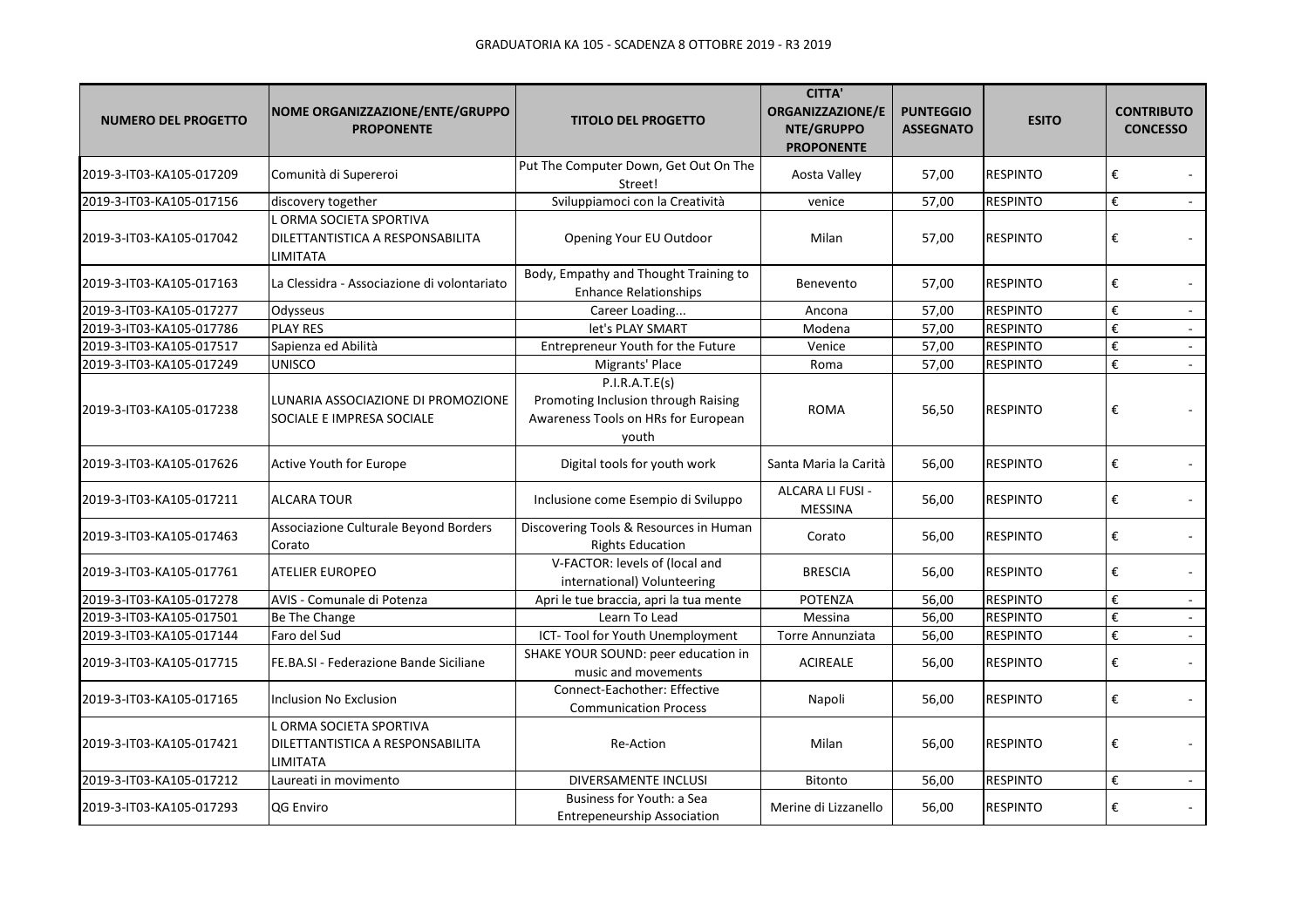| <b>NUMERO DEL PROGETTO</b> | NOME ORGANIZZAZIONE/ENTE/GRUPPO<br><b>PROPONENTE</b>                                    | <b>TITOLO DEL PROGETTO</b>                                                                                           | <b>CITTA'</b><br><b>ORGANIZZAZIONE/E</b><br>NTE/GRUPPO<br><b>PROPONENTE</b> | <b>PUNTEGGIO</b><br><b>ASSEGNATO</b> | <b>ESITO</b>    | <b>CONTRIBUTO</b><br><b>CONCESSO</b> |
|----------------------------|-----------------------------------------------------------------------------------------|----------------------------------------------------------------------------------------------------------------------|-----------------------------------------------------------------------------|--------------------------------------|-----------------|--------------------------------------|
| 2019-3-IT03-KA105-017536   | <b>SAGITTARIUS</b>                                                                      | Strong Woman, Strong World                                                                                           | SAN FERDINANDO                                                              | 56,00                                | <b>RESPINTO</b> | €                                    |
| 2019-3-IT03-KA105-017500   | Agenzia di Promozione Integrata per i<br>Cittadini in Europa APICE                      | <b>Inclusion Through Arts</b>                                                                                        | Reggio Calabria                                                             | 55,00                                | <b>RESPINTO</b> | €                                    |
| 2019-3-IT03-KA105-017229   | associazione culturale giovanile "Hello<br>mondo"                                       | Euroart                                                                                                              | Pignola                                                                     | 55,00                                | <b>RESPINTO</b> | €                                    |
| 2019-3-IT03-KA105-017130   | Associazione Proloco Buccino                                                            | Youth mUsEum                                                                                                         | <b>BUCCINO</b>                                                              | 55,00                                | <b>RESPINTO</b> | €<br>$\sim$                          |
| 2019-3-IT03-KA105-017090   | C.R.E.A Creatività, Recreazione,<br>Educazione, Azione European Youth<br>Group          | Health and Beyond                                                                                                    | Camisano Vicentino                                                          | 55,00                                | <b>RESPINTO</b> | €                                    |
| 2019-3-IT03-KA105-017469   | CENTRO INTERCULTURALE ARTISTICO<br>SICILIANO - LA GUILLA                                | YOuth workers USing Theatre Against<br>Radicalisation                                                                | Palermo                                                                     | 55,00                                | <b>RESPINTO</b> | €                                    |
| 2019-3-IT03-KA105-017118   | COMUNE DI POLPENAZZE DEL GARDA                                                          | Diversity is Strength                                                                                                | POLPENAZZE DEL<br>GARDA                                                     | 55,00                                | <b>RESPINTO</b> | €                                    |
| 2019-3-IT03-KA105-017134   | CARE                                                                                    | Tune Togheter                                                                                                        | Roma                                                                        | 55,00                                | <b>RESPINTO</b> | €                                    |
| 2019-3-IT03-KA105-017754   | ICSE & CO                                                                               | <b>GEDY: Global EDucation in Youth Sector</b>                                                                        | <b>FIRENZE</b>                                                              | 55,00                                | <b>RESPINTO</b> | €                                    |
| 2019-3-IT03-KA105-017740   | IDENTITIES                                                                              | I Feel Butterflies in My Camera -<br>Videomaking and Cooperation Love the<br>Nature                                  | <b>CHIETI</b>                                                               | 55,00                                | <b>RESPINTO</b> | €                                    |
| 2019-3-IT03-KA105-017743   | IL CASSETTO DEI SOGNI ASSOCIAZIONE<br>SPORTIVA DILETTANTISTICA DI<br>PROMOZIONE SOCIALE | EQ+IT=HAPPY (Emotional Quotient +<br>Information Technologies = Happy)                                               | Modena                                                                      | 55,00                                | <b>RESPINTO</b> | €                                    |
| 2019-3-IT03-KA105-017762   | La Fucina dei Saperi                                                                    | Sporting Youth                                                                                                       | Castellammare di<br>Stabia                                                  | 55,00                                | <b>RESPINTO</b> | €                                    |
| 2019-3-IT03-KA105-017693   | Lighthouse Languages                                                                    | EuroCamp 2020: Equal Access For All                                                                                  | Orte                                                                        | 55,00                                | <b>RESPINTO</b> | $\pmb{\epsilon}$                     |
| 2019-3-IT03-KA105-017591   | MINE VAGANTI NGO                                                                        | Cultural Entrepreneurship 3.0                                                                                        | SASSARI                                                                     | 55,00                                | <b>RESPINTO</b> | €<br>$\sim$                          |
| 2019-3-IT03-KA105-017216   | PASSI SOCIETA COOPERATIVA                                                               | Youppy life - Youth psyco-physical well-<br>being and healthy lifestyle                                              | <b>BOLOGNA</b>                                                              | 55,00                                | <b>RESPINTO</b> | $\pmb{\epsilon}$                     |
| 2019-3-IT03-KA105-017742   | PASSI SOCIETA COOPERATIVA                                                               | Positive Speech Action: un'azione<br>partecipata per sperimentare e definire<br>nuovi linguaggi di contronarrazione. | <b>BOLOGNA</b>                                                              | 55,00                                | <b>RESPINTO</b> | €                                    |
| 2019-3-IT03-KA105-017304   | Pro Loco SalviAmo                                                                       | Facilitare l'inclusione con un linguaggio<br>musicale e multimediale                                                 | Savoia di Lucania                                                           | 55,00                                | <b>RESPINTO</b> | €                                    |
| 2019-3-IT03-KA105-017516   | Sapienza ed Abilità                                                                     | Keep Calm and Save the Earth                                                                                         | Venice                                                                      | 55,00                                | <b>RESPINTO</b> | $\boldsymbol{\epsilon}$              |
| 2019-3-IT03-KA105-017316   | 196 Paesi                                                                               | Gender equality in progress                                                                                          | Cerda                                                                       | 54,00                                | <b>RESPINTO</b> | €<br>$\sim$                          |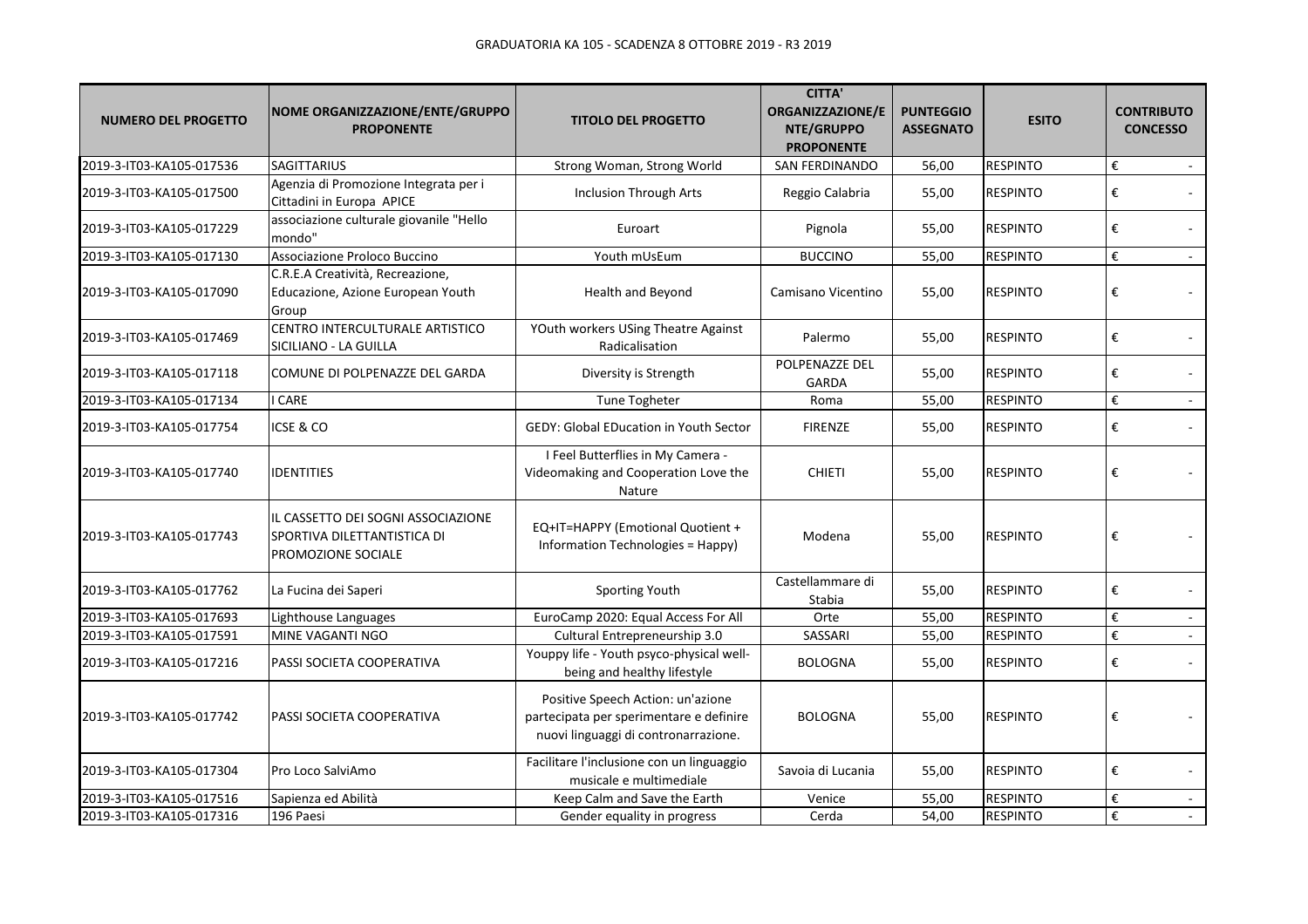| <b>NUMERO DEL PROGETTO</b> | NOME ORGANIZZAZIONE/ENTE/GRUPPO<br><b>PROPONENTE</b>      | <b>TITOLO DEL PROGETTO</b>                                        | <b>CITTA'</b><br>ORGANIZZAZIONE/E<br>NTE/GRUPPO<br><b>PROPONENTE</b> | <b>PUNTEGGIO</b><br><b>ASSEGNATO</b> | <b>ESITO</b>    | <b>CONTRIBUTO</b><br><b>CONCESSO</b> |
|----------------------------|-----------------------------------------------------------|-------------------------------------------------------------------|----------------------------------------------------------------------|--------------------------------------|-----------------|--------------------------------------|
| 2019-3-IT03-KA105-017315   | 196 Paesi                                                 | Art for Youth                                                     | Cerda                                                                | 54,00                                | <b>RESPINTO</b> | €                                    |
| 2019-3-IT03-KA105-017077   | ASSOCIAZIONE DI PROMOZIONE SOCIALE<br>"UNLESS"            | Il Racconto dei Racconti                                          | Albano di Lucania                                                    | 54,00                                | <b>RESPINTO</b> | €                                    |
| 2019-3-IT03-KA105-017598   | ASSOCIAZIONE DI PROMOZIONE SOCIALE<br><b>ACMOS</b>        | Good practices and training for<br>innovative and common projects | <b>TORINO</b>                                                        | 54,00                                | <b>RESPINTO</b> | €                                    |
| 2019-3-IT03-KA105-017472   | <b>ASSOCIAZIONE SODALIS CSVS</b>                          | <b>SHARED STRATEGY FOR VOLUNTEER</b><br>MANAGEMENT                | SALERNO                                                              | 54,00                                | <b>RESPINTO</b> | €                                    |
| 2019-3-IT03-KA105-017121   | <b>CET PLATFORM ITALY</b>                                 | Image Mapping: a tool for development<br>of rural communities     | <b>CASERTA</b>                                                       | 54,00                                | <b>RESPINTO</b> | €                                    |
| 2019-3-IT03-KA105-017171   | Entrepreneur and Volunteer Stars of<br>Europe             | E.Y.E. Entrepreneurial Youth of Europe                            | Mirandola                                                            | 54,00                                | <b>RESPINTO</b> | €                                    |
| 2019-3-IT03-KA105-017170   | Entrepreneur and Volunteer Stars of<br>Europe             | Put Your Soul On The Line!                                        | Mirandola                                                            | 54,00                                | <b>RESPINTO</b> | €                                    |
| 2019-3-IT03-KA105-017239   | EUROFORMAZ - ONLUS                                        | Bee Whispers: Ecological Collapse                                 | San Ferdinando                                                       | 54,00                                | <b>RESPINTO</b> | €<br>$\sim$                          |
| 2019-3-IT03-KA105-017726   | <b>GIOVANI DEL QUADRIFOGLIO</b>                           | Un futuro migliore                                                | Potenza                                                              | 54,00                                | <b>RESPINTO</b> | €<br>$\sim$                          |
| 2019-3-IT03-KA105-017135   | Make a circle                                             | Integral-Personal.<br>Sviluppiamo una vita migliore.              | Castagnetoli                                                         | 54,00                                | <b>RESPINTO</b> | €<br>$\sim$                          |
| 2019-3-IT03-KA105-017129   | Nuova Associazione Pro Loco Biccari                       | the game of tradition                                             | <b>Biccari</b>                                                       | 54,00                                | <b>RESPINTO</b> | €<br>$\sim$                          |
| 2019-3-IT03-KA105-017052   | <b>SOF ITALY</b>                                          | <b>THINK TWICE</b>                                                | TRIGGIANO                                                            | 54,00                                | <b>RESPINTO</b> | €                                    |
| 2019-3-IT03-KA105-017219   | Youth2YouthItaly                                          | Say No to Plastic Planet                                          | <b>ITALY</b>                                                         | 54,00                                | <b>RESPINTO</b> | €                                    |
| 2019-3-IT03-KA105-017671   | Comunitá Promozione e Sviluppo                            | PensaCi                                                           | Castellammare di<br>Stabia                                           | 53,50                                | <b>RESPINTO</b> | €                                    |
| 2019-3-IT03-KA105-017541   | Associazione Culturale Entropia                           | World of Peace                                                    | Arcavacata di Rende                                                  | 53,00                                | <b>RESPINTO</b> | €                                    |
| 2019-3-IT03-KA105-017590   | Associazione Culturale Usamborgia                         | All Roads Lead to Mythology                                       | Avola                                                                | 53,00                                | <b>RESPINTO</b> | €<br>$\sim$                          |
| 2019-3-IT03-KA105-017243   | Associazione gruppo folk "Città di Tropea"                | <b>Stronger Together</b>                                          | Tropea                                                               | 53,00                                | <b>RESPINTO</b> | €                                    |
| 2019-3-IT03-KA105-017576   | Banda Musicale Città di Ceccano                           | Music Gate                                                        | Ceccano                                                              | 53,00                                | <b>RESPINTO</b> | €                                    |
| 2019-3-IT03-KA105-017200   | Ente Folkloristico Siciliano Canterini di<br><b>Brolo</b> | "Clima, Ambiente e Migrazione Inclusiva"                          | <b>Brolo</b>                                                         | 53,00                                | <b>RESPINTO</b> | €                                    |
| 2019-3-IT03-KA105-017282   | Gruppi Biblici Universitari                               | Fostering Social Inclusion through<br>Intercultural Dialogue      | Firenze                                                              | 53,00                                | <b>RESPINTO</b> | €                                    |
| 2019-3-IT03-KA105-017217   | Gruppo CTG San Francesco                                  | job 4.0                                                           | Acquasparta                                                          | 53,00                                | <b>RESPINTO</b> | €                                    |
| 2019-3-IT03-KA105-017268   | Ideas2Actions                                             | The Non-Formal Keys                                               | San Giovanni in Fiore                                                | 53,00                                | <b>RESPINTO</b> | €                                    |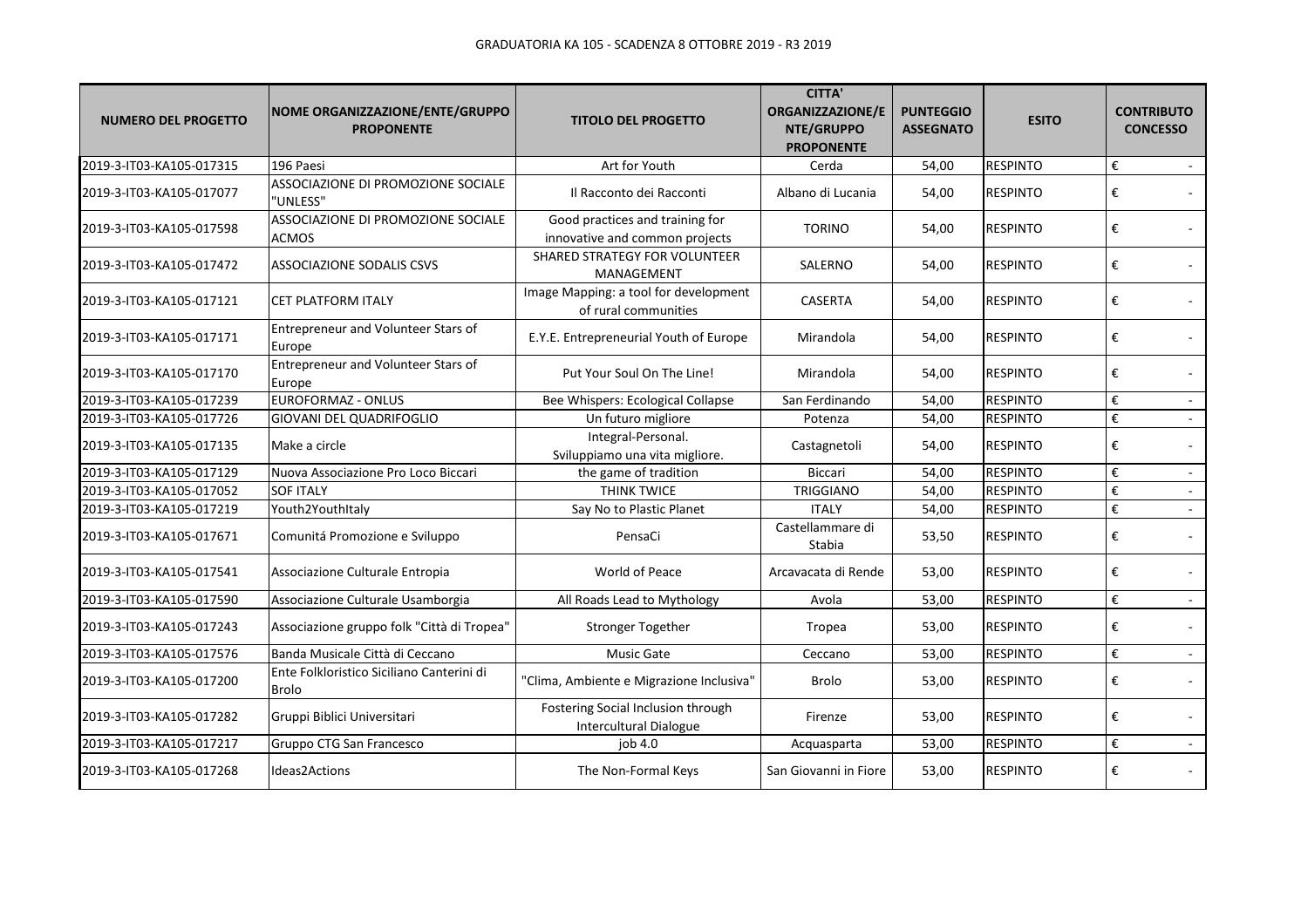| <b>NUMERO DEL PROGETTO</b> | NOME ORGANIZZAZIONE/ENTE/GRUPPO<br><b>PROPONENTE</b>                                    | <b>TITOLO DEL PROGETTO</b>                             | <b>CITTA'</b><br><b>ORGANIZZAZIONE/E</b><br>NTE/GRUPPO<br><b>PROPONENTE</b> | <b>PUNTEGGIO</b><br><b>ASSEGNATO</b> | <b>ESITO</b>    | <b>CONTRIBUTO</b><br><b>CONCESSO</b> |
|----------------------------|-----------------------------------------------------------------------------------------|--------------------------------------------------------|-----------------------------------------------------------------------------|--------------------------------------|-----------------|--------------------------------------|
| 2019-3-IT03-KA105-017019   | IL CASSETTO DEI SOGNI ASSOCIAZIONE<br>SPORTIVA DILETTANTISTICA DI<br>PROMOZIONE SOCIALE | Youth Worker 4.0: the new generation!                  | Modena                                                                      | 53,00                                | <b>RESPINTO</b> | €                                    |
| 2019-3-IT03-KA105-016979   | Kizil elma                                                                              | GIOVANI IN CAMBIAMENTO                                 | Spinea                                                                      | 53,00                                | <b>RESPINTO</b> | €<br>$\sim$                          |
| 2019-3-IT03-KA105-017059   | Lupetti Petruresi 1964                                                                  | Mondo in rete                                          | Forino                                                                      | 53,00                                | <b>RESPINTO</b> | €<br>$\sim$                          |
| 2019-3-IT03-KA105-017549   | Oriel                                                                                   | Emotional Resources for youth workers                  | Dossobuono                                                                  | 53,00                                | <b>RESPINTO</b> | €                                    |
| 2019-3-IT03-KA105-017427   | Respirare Sinapsi - associazione di<br>promozione sociale e culturale                   | (CO)OPERATION SUSTAINABILITY!                          | Oppido Lucano                                                               | 53,00                                | <b>RESPINTO</b> | €<br>$\mathcal{L}_{\mathcal{A}}$     |
| 2019-3-IT03-KA105-017717   | SAMB e DIOP                                                                             | Autoimprenditorialità giovanile nel social<br>design   | <b>NAPOLI</b>                                                               | 53,00                                | <b>RESPINTO</b> | €<br>$\sim$                          |
| 2019-3-IT03-KA105-017275   | <b>Transparent ETS</b>                                                                  | <b>Queer Spirits</b>                                   | Lecce                                                                       | 53,00                                | <b>RESPINTO</b> | €<br>$\sim$                          |
| 2019-3-IT03-KA105-017051   | <b>EURO SUD</b>                                                                         | <b>ICEBERG - INTERCULTURAL SKILLS IN</b><br>YOUTH WORK | <b>TRIGGIANO</b>                                                            | 52,50                                | <b>RESPINTO</b> | €<br>$\sim$                          |
| 2019-3-IT03-KA105-017095   | A.L.I. - Art Loves Innovation 4.0                                                       | <b>Universal Young Future</b>                          | Pignola                                                                     | 52,00                                | <b>RESPINTO</b> | €<br>$\mathcal{L}$                   |
| 2019-3-IT03-KA105-017633   | A.s.d. Euromar                                                                          | Sportive Citizenship: Play for your Rights             | Roma                                                                        | 52,00                                | <b>RESPINTO</b> | €<br>$\sim$                          |
| 2019-3-IT03-KA105-017108   | COOPERATIVA SOCIALE "NON è MAI<br><b>TROPPO TARDI"</b>                                  | Wake me up                                             | Quartucciu                                                                  | 52,00                                | <b>RESPINTO</b> | €<br>$\sim$                          |
| 2019-3-IT03-KA105-017635   | Cooperativa Sociale FOLIAS a r.l. - ONLUS                                               | <b>Prevent Radicalisation &amp; Extremism</b>          | Monterotondo                                                                | 52,00                                | <b>RESPINTO</b> | €                                    |
| 2019-3-IT03-KA105-017727   | ORMA DI LUPO                                                                            | Theatre of Opening                                     | aviano                                                                      | 52,00                                | <b>RESPINTO</b> | €<br>$\blacksquare$                  |
| 2019-3-IT03-KA105-017208   | <b>SAGITTARIUS</b>                                                                      | Deep, Deep!                                            | SAN FERDINANDO                                                              | 52,00                                | <b>RESPINTO</b> | €                                    |
| 2019-3-IT03-KA105-017266   | Youth Workers Alliance GENOA                                                            | Be Ecoentrepreneur, Be Sustainable!                    | Genoa                                                                       | 52,00                                | <b>RESPINTO</b> | €<br>$\mathcal{L}_{\mathcal{A}}$     |
| 2019-3-IT03-KA105-017452   | Associazione Strumentale Città di Lariano                                               | The future is in our (he)arts                          | Lariano                                                                     | 51,50                                | <b>RESPINTO</b> | €<br>÷.                              |
| 2019-3-IT03-KA105-017485   | EURODEMOS YOUTH MOBILITY NGO                                                            | Dive Into Diversity                                    | Reggio Calabria                                                             | 51,50                                | <b>RESPINTO</b> | €<br>$\sim$                          |
| 2019-3-IT03-KA105-017609   | Associazione Culturale "A.G.B.Murgantia"                                                | <b>INSIEME PER IL DOMANI</b>                           | <b>Baselice</b>                                                             | 51,00                                | <b>RESPINTO</b> | €<br>$\sim$                          |
| 2019-3-IT03-KA105-017081   | Associazione Culturale Imago Lucus                                                      | Fotografiamo il nostro futuro                          | Potenza                                                                     | 51,00                                | <b>RESPINTO</b> | €<br>$\sim$                          |
| 2019-3-IT03-KA105-017600   | Associazione Culturale Sportiva<br>Dilettantistica FIORI DEL MANDORLO                   | Mitologia                                              | Agrigento                                                                   | 51,00                                | <b>RESPINTO</b> | €<br>$\sim$                          |
| 2019-3-IT03-KA105-017632   | Centro Turistico Giovanile C.T.G.<br>Melphicta                                          | Green Power                                            | Molfetta                                                                    | 51,00                                | <b>RESPINTO</b> | €                                    |
| 2019-3-IT03-KA105-017053   | <b>EURO SUD</b>                                                                         | #OUT OF SIGHT                                          | <b>TRIGGIANO</b>                                                            | 51,00                                | <b>RESPINTO</b> | €<br>$\blacksquare$                  |
| 2019-3-IT03-KA105-017477   | <b>GREY</b>                                                                             | tradizioni e identità                                  | <b>GINOSA</b>                                                               | 51,00                                | <b>RESPINTO</b> | €                                    |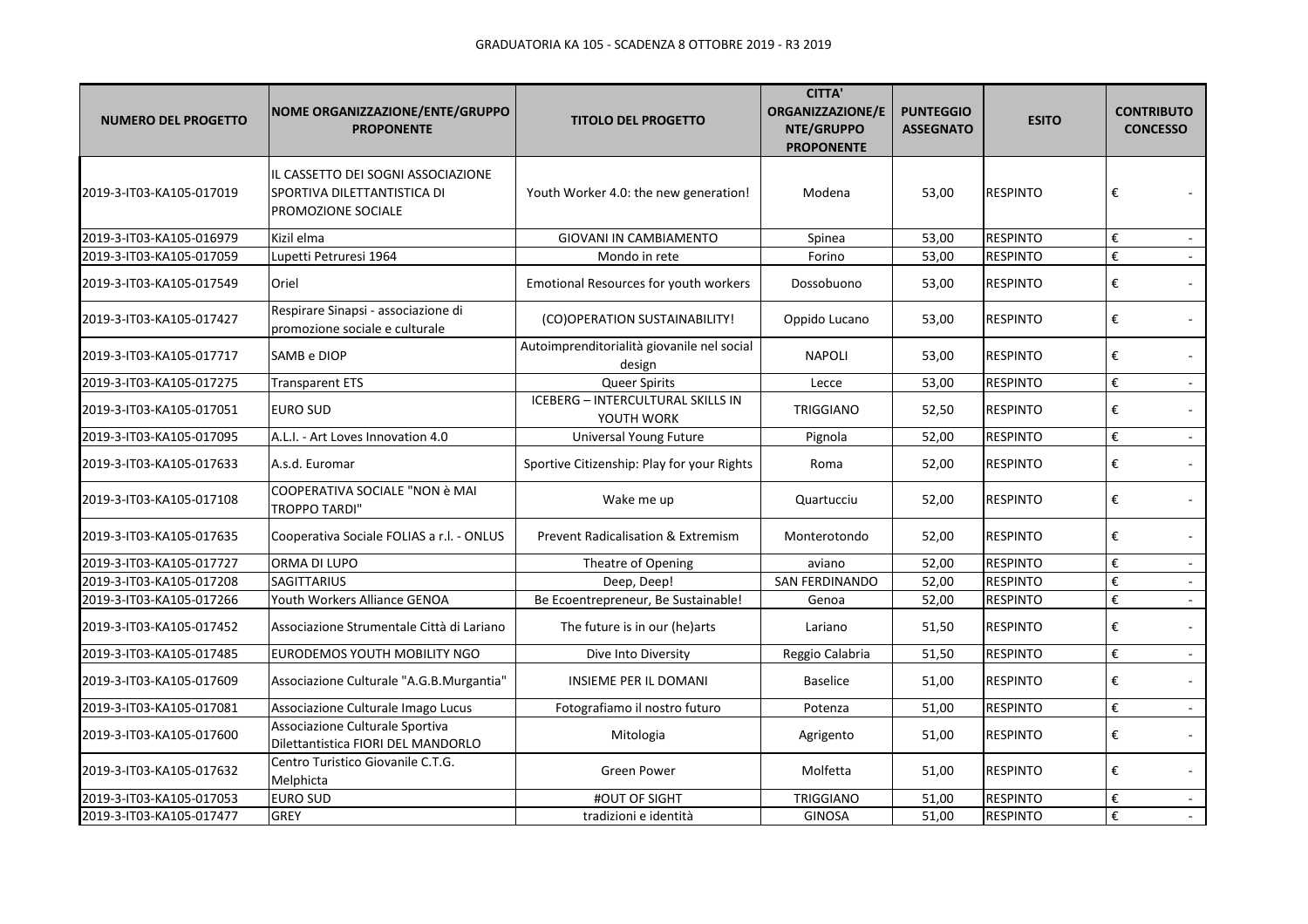| <b>NUMERO DEL PROGETTO</b> | NOME ORGANIZZAZIONE/ENTE/GRUPPO<br><b>PROPONENTE</b>                              | <b>TITOLO DEL PROGETTO</b>                                                           | <b>CITTA'</b><br>ORGANIZZAZIONE/E<br>NTE/GRUPPO<br><b>PROPONENTE</b> | <b>PUNTEGGIO</b><br><b>ASSEGNATO</b> | <b>ESITO</b>    | <b>CONTRIBUTO</b><br><b>CONCESSO</b> |               |
|----------------------------|-----------------------------------------------------------------------------------|--------------------------------------------------------------------------------------|----------------------------------------------------------------------|--------------------------------------|-----------------|--------------------------------------|---------------|
| 2019-3-IT03-KA105-017574   | Kizil elma                                                                        | Ecoturismo Come Turismo Sostenibile                                                  | Spinea                                                               | 51,00                                | <b>RESPINTO</b> | €                                    |               |
| 2019-3-IT03-KA105-017267   | Ideas2Actions                                                                     | <b>Beauty In Diverse</b>                                                             | San Giovanni in Fiore                                                | 50,50                                | <b>RESPINTO</b> | €                                    |               |
| 2019-3-IT03-KA105-017464   | Youth4youth                                                                       | Making Movies Matter 4.0                                                             | <b>Boves</b>                                                         | 50,50                                | <b>RESPINTO</b> | €                                    |               |
| 2019-3-IT03-KA105-017241   | AMAB-LUCANIA ASSOCIAZIONE<br>MEDITERRANEA AGRICOLTURA<br><b>BIOLOGICA LUCANIA</b> | Il cibo inteligente                                                                  | Potenza                                                              | 50,00                                | <b>RESPINTO</b> | €                                    |               |
| 2019-3-IT03-KA105-017069   | Associazione culturale "(Estmao)<br>SOLIDALE"                                     | Abbraccia la diversità                                                               | Castel di Lucio                                                      | 50,00                                | <b>RESPINTO</b> | €                                    |               |
| 2019-3-IT03-KA105-017564   | Associazione Culturale il Paese di Fronte<br>al Mare                              | 3REUSE: Young People promote Eco<br>Responsible behavior for the Circular<br>Economy | Santa Teresa di Riva                                                 | 50,00                                | <b>RESPINTO</b> | €                                    |               |
| 2019-3-IT03-KA105-017524   | Associazione Culturale Usamborgia                                                 | Il gusto della salute                                                                | Avola                                                                | 50,00                                | <b>RESPINTO</b> | €                                    | $\sim$        |
| 2019-3-IT03-KA105-017047   | Associazione di Cultura Folkloristica "La<br>Serra"                               | In cammino verso la cultura per il futuro                                            | Serre                                                                | 50,00                                | <b>RESPINTO</b> | €                                    |               |
| 2019-3-IT03-KA105-017226   | ASSOCIAZIONE DI PROMOZIONE SOCIALE<br>MAGHWEB                                     | <b>Divert</b>                                                                        | PALERMO                                                              | 50,00                                | <b>RESPINTO</b> | €                                    |               |
| 2019-3-IT03-KA105-017690   | ASSOCIAZIONE INTERCULTURALE ITALIA-<br>ROMANIA"CUORE ROMENO"ONLUS                 | <b>THESEabilities</b>                                                                | ORISTANO                                                             | 50,00                                | <b>RESPINTO</b> | €                                    | $\sim$        |
| 2019-3-IT03-KA105-017438   | Bottega artisti del riuso                                                         | What a creative job!                                                                 | Satriano di Lucania                                                  | 50,00                                | <b>RESPINTO</b> | $\boldsymbol{\epsilon}$              | $\sim$        |
| 2019-3-IT03-KA105-017687   | Cooperativa Sociale Immaginaria A<br>R.L.Onlus                                    | Equally in Diversity                                                                 | Sant'Angelo a Cupolo                                                 | 50,00                                | <b>RESPINTO</b> | €                                    |               |
| 2019-3-IT03-KA105-017231   | Euro-Mediterranean Association of<br><b>Exchanges Volunteers Events</b>           | Be prepared                                                                          | Favara                                                               | 50,00                                | <b>RESPINTO</b> | €                                    |               |
| 2019-3-IT03-KA105-017202   | L'Arca del Blues                                                                  | <b>SDG Storytellers</b>                                                              | Lecce                                                                | 50,00                                | <b>RESPINTO</b> | €                                    | $\mathcal{L}$ |
| 2019-3-IT03-KA105-017682   | The Rising Stars                                                                  | Don't worry, be healthy                                                              | Messina                                                              | 50,00                                | <b>RESPINTO</b> | €                                    |               |
| 2019-3-IT03-KA105-017475   | YOUNG MENS CHRISTIAN ASSOCIATION<br>YMCA PARTHENOPE ONLUS                         | CambiaMenti: Building Resilience in<br>European Youth                                | <b>NAPOLI</b>                                                        | 50,00                                | <b>RESPINTO</b> | €                                    |               |
| 2019-3-IT03-KA105-017038   | APRUSTUM - ASSOCIAZIONE SOCIO<br>CULTURALE INCONTRI MULTIETNICI                   | Musica : un ponte per L'Europa                                                       | SANTA MARIA DEL<br><b>CEDRO</b>                                      | 49,00                                | <b>RESPINTO</b> | €                                    | $\sim$        |
| 2019-3-IT03-KA105-017619   | ASSOCIAZIONE GRUPPO FOLKLORISTICO<br>'GAZZARA"                                    | Esprimere l'arte                                                                     | CALTAVUTURO                                                          | 49,00                                | <b>RESPINTO</b> | €                                    | $\sim$        |
| 2019-3-IT03-KA105-017457   | Centro Sportivo Italiano- CSI Molfetta                                            | The power of sport                                                                   | Molfetta                                                             | 49,00                                | <b>RESPINTO</b> | €                                    | $\sim$        |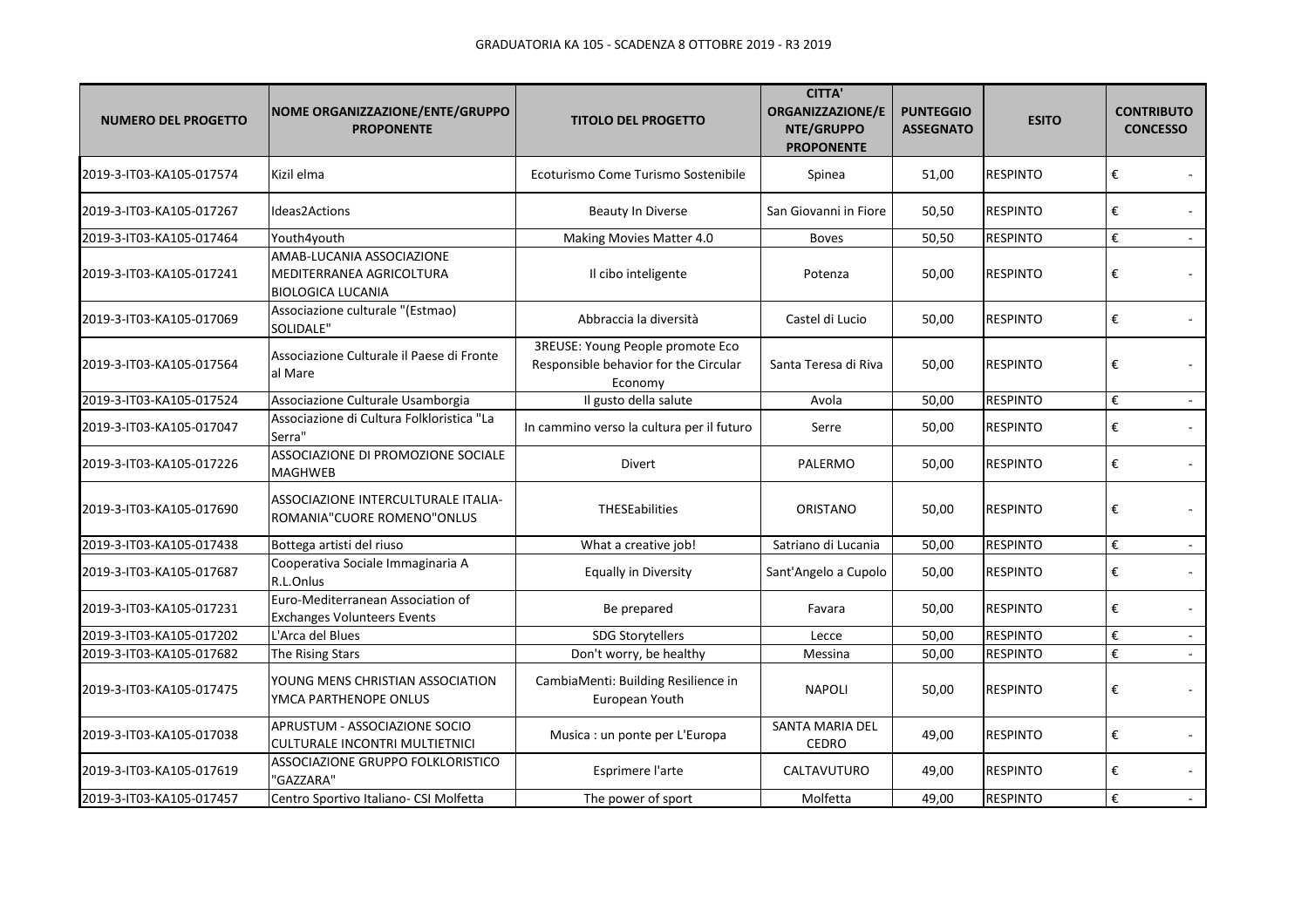| <b>NUMERO DEL PROGETTO</b> | NOME ORGANIZZAZIONE/ENTE/GRUPPO<br><b>PROPONENTE</b>                           | <b>TITOLO DEL PROGETTO</b>                                                                             | <b>CITTA'</b><br>ORGANIZZAZIONE/E<br>NTE/GRUPPO<br><b>PROPONENTE</b> | <b>PUNTEGGIO</b><br><b>ASSEGNATO</b> | <b>ESITO</b>    | <b>CONTRIBUTO</b><br><b>CONCESSO</b> |
|----------------------------|--------------------------------------------------------------------------------|--------------------------------------------------------------------------------------------------------|----------------------------------------------------------------------|--------------------------------------|-----------------|--------------------------------------|
| 2019-3-IT03-KA105-017164   | La Clessidra - Associazione di volontariato                                    | Manipulative Skills and Mental Disability 2                                                            | Benevento                                                            | 49,00                                | <b>RESPINTO</b> | €                                    |
| 2019-3-IT03-KA105-017074   | MINE VAGANTI NGO                                                               | Keep Calm, Be Europe!                                                                                  | SASSARI                                                              | 49,00                                | <b>RESPINTO</b> | €                                    |
| 2019-3-IT03-KA105-017741   | NICOLA NEW INTERNATIONAL COMPANY<br>OF LIVE ARTS ITALY                         | ACT AGAINST RACISM AND VIOLENCE<br><b>THROUGT ARTS</b>                                                 | SALERNO                                                              | 49,00                                | <b>RESPINTO</b> | €                                    |
| 2019-3-IT03-KA105-017221   | SERVIZIO CIVILE INTERNAZIONALE                                                 | Musically: Rhythm for Inclusion!                                                                       | <b>ROMA</b>                                                          | 49,00                                | <b>RESPINTO</b> | €<br>$\sim$                          |
| 2019-3-IT03-KA105-017747   | Università Popolare - Impresa Sociale                                          | Young People Taking Action for<br>Environment                                                          | Roma                                                                 | 49,00                                | <b>RESPINTO</b> | €                                    |
| 2019-3-IT03-KA105-017071   | "Kòre" Accademia di Studi e Ricerche sul<br>folklore città di Enna             | Ama la tua terra                                                                                       | Enna                                                                 | 48,00                                | <b>RESPINTO</b> | €                                    |
| 2019-3-IT03-KA105-017271   | A.S.D. Judo Samurai Jesi-Chiaravalle                                           | JUDO ed EDUCAZIONE : UN LEGAME TRA<br><b>GIOVANI</b>                                                   | Jesi                                                                 | 48,00                                | <b>RESPINTO</b> | €                                    |
| 2019-3-IT03-KA105-017557   | ARCIRAGAZZI PORTICI "Utopia Attanasio"                                         | UpGrad_ME: Equipping, enabling,<br>improving - youth with fewer<br>opportunities and the labour market | Portici                                                              | 48,00                                | <b>RESPINTO</b> | €                                    |
| 2019-3-IT03-KA105-017091   | ASSOCIAZIONE CULTURALE "PARADISO<br>ARBERESCH"                                 | United in diversity                                                                                    | PALAZZO ADRIANO                                                      | 48,00                                | <b>RESPINTO</b> | €                                    |
| 2019-3-IT03-KA105-017653   | Associazione di Promozione Sociale I<br>Tetragonauti onlus                     | Learning to Sail                                                                                       | milano                                                               | 48,00                                | <b>RESPINTO</b> | €                                    |
| 2019-3-IT03-KA105-017128   | Associazione Musicale "Arturo Toscanini" -<br>Corpo Bandistico Città di Ispica | Two sound, one world                                                                                   | Ispica                                                               | 48,00                                | <b>RESPINTO</b> | €                                    |
| 2019-3-IT03-KA105-017259   | THE CHOCOLATE WAY                                                              | YOUTH WORKERS TOOLS TO PREVENT<br><b>BULLYING THROUGH PROMOTION OF</b><br><b>CULTURAL HERITAGE</b>     | PERUGIA                                                              | 48,00                                | <b>RESPINTO</b> | €                                    |
| 2019-3-IT03-KA105-017058   | vou media                                                                      | We are a beautiful mosaic of different<br>people, hopes and dream                                      | Ortelle                                                              | 48,00                                | <b>RESPINTO</b> | €                                    |
| 2019-3-IT03-KA105-017601   | A. P. S. Senzaspine                                                            | BEETHOVEN 2020: a hymn to Europe                                                                       | Bologna                                                              | 47,50                                | <b>RESPINTO</b> | €<br>$\sim$                          |
| 2019-3-IT03-KA105-017054   | <b>EURO SUD</b>                                                                | #TALKINGWALLS                                                                                          | TRIGGIANO                                                            | 47,50                                | <b>RESPINTO</b> | €<br>$\sim$                          |
| 2019-3-IT03-KA105-017573   | Ideas2Actions                                                                  | Youth EThiCs                                                                                           | San Giovanni in Fiore                                                | 47,50                                | <b>RESPINTO</b> | €                                    |
| 2019-3-IT03-KA105-017152   | Associazione Culturale Cinema Paradiso<br>Palazzo Adriano                      | Mondo Sostenibile                                                                                      | Palermo                                                              | 47,00                                | <b>RESPINTO</b> | €                                    |
| 2019-3-IT03-KA105-017756   | ASSOCIAZIONE CULTURALE EDUVITA E.T.S.                                          | Beyond Distance: Blended learning in<br>youth work                                                     | Lecce                                                                | 47,00                                | <b>RESPINTO</b> | €                                    |
| 2019-3-IT03-KA105-017425   | Ecoistituto.sicilia                                                            | TURN YOUR SHOPPING CART IN A<br>PANZER TO CHANGE THE WORLD                                             | Castellammare del<br>Golfo                                           | 47,00                                | <b>RESPINTO</b> | €                                    |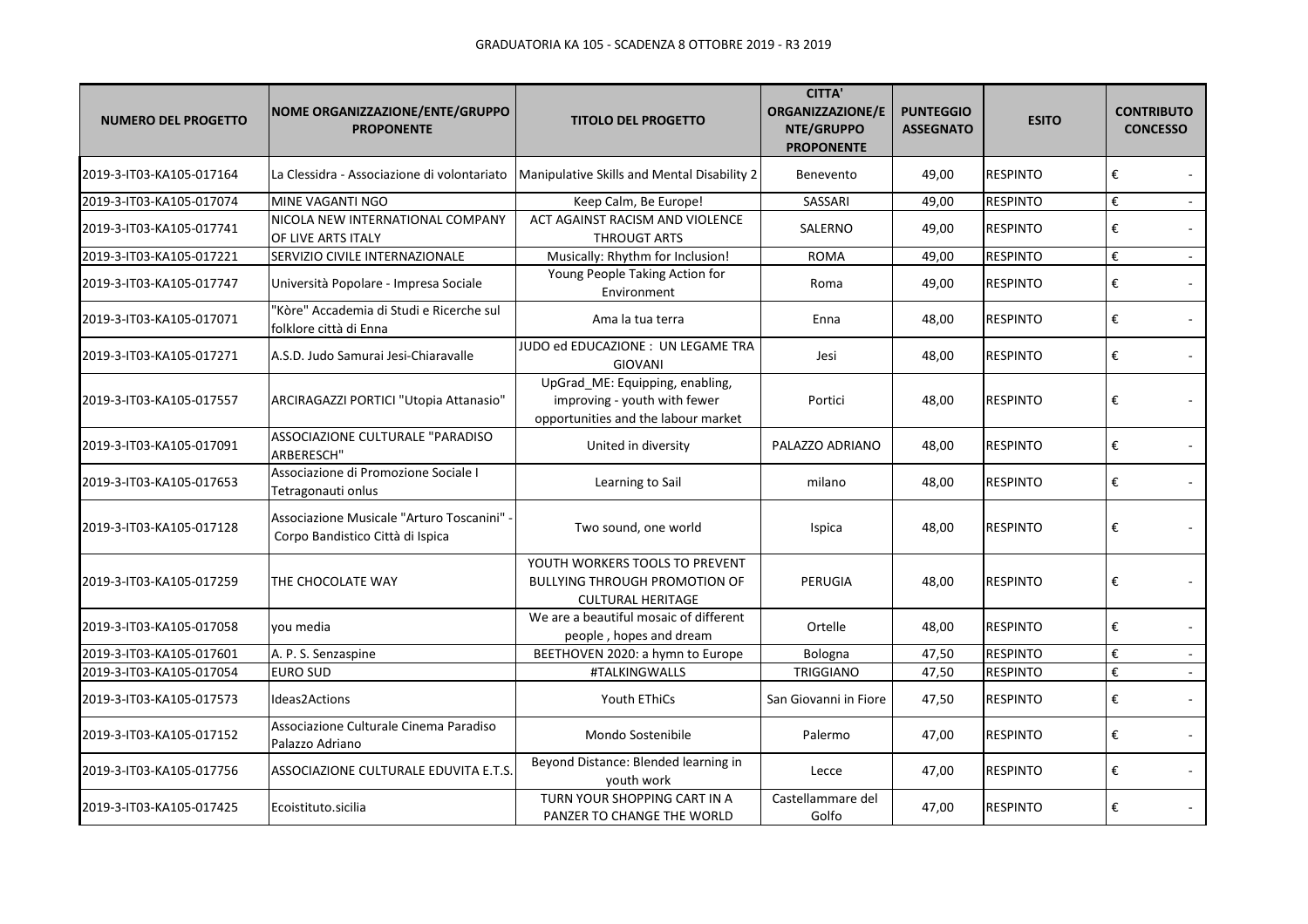| <b>NUMERO DEL PROGETTO</b> | NOME ORGANIZZAZIONE/ENTE/GRUPPO<br><b>PROPONENTE</b>         | <b>TITOLO DEL PROGETTO</b>                                        | <b>CITTA'</b><br>ORGANIZZAZIONE/E<br>NTE/GRUPPO<br><b>PROPONENTE</b> | <b>PUNTEGGIO</b><br><b>ASSEGNATO</b> | <b>ESITO</b>    | <b>CONTRIBUTO</b><br><b>CONCESSO</b>     |
|----------------------------|--------------------------------------------------------------|-------------------------------------------------------------------|----------------------------------------------------------------------|--------------------------------------|-----------------|------------------------------------------|
| 2019-3-IT03-KA105-017610   | I Bravi Ragazzi                                              | La Rivoluzione del Buon Senso                                     | Messina                                                              | 47,00                                | <b>RESPINTO</b> | €<br>$\sim$                              |
| 2019-3-IT03-KA105-017684   | MUOVIMENTE SOCIETA COOPERATIVA<br><b>SOCIALE</b>             | Narratives for Social Action                                      | <b>VITERBO</b>                                                       | 47,00                                | <b>RESPINTO</b> | €                                        |
| 2019-3-IT03-KA105-017570   | NICOLA NEW INTERNATIONAL COMPANY<br>OF LIVE ARTS ITALY       | <b>Inclusion for Solidarity</b>                                   | SALERNO                                                              | 47,00                                | <b>RESPINTO</b> | €                                        |
| 2019-3-IT03-KA105-017204   | <b>SOLE BIANCO</b>                                           | INCLUDIAMOCI                                                      | Bojano                                                               | 47,00                                | <b>RESPINTO</b> | €<br>$\sim$                              |
| 2019-3-IT03-KA105-017680   | Sorprendi                                                    | Sii l'imprenditore di te stesso                                   | Romana                                                               | 47,00                                | <b>RESPINTO</b> | $\boldsymbol{\epsilon}$                  |
| 2019-3-IT03-KA105-017581   | VulcanicaMente                                               | Self-Expression for Urban Action                                  | San Cesario di Lecce                                                 | 47,00                                | <b>RESPINTO</b> | €                                        |
| 2019-3-IT03-KA105-017724   | <b>INNER VOICE</b>                                           | Expose the Truth                                                  | <b>ATRI</b>                                                          | 46,50                                | <b>RESPINTO</b> | €                                        |
| 2019-3-IT03-KA105-017484   | <b>ASD LUDOS</b>                                             | Move on For The Youngsters With Autism                            | Palermo                                                              | 46,00                                | <b>RESPINTO</b> | €                                        |
| 2019-3-IT03-KA105-017007   | Associazione ABICI                                           | Innoviamo l'imprenditoria giovanile                               | Selargius                                                            | 46,00                                | <b>RESPINTO</b> | €<br>$\sim$                              |
| 2019-3-IT03-KA105-017174   | Associazione culturale "MediterrArt"                         | Strategia di lavoro                                               | Fragagnano                                                           | 46,00                                | <b>RESPINTO</b> | $\boldsymbol{\epsilon}$                  |
| 2019-3-IT03-KA105-017175   | Associazione culturale "MediterrArt"                         | Rinascita Rurale                                                  | Fragagnano                                                           | 46,00                                | <b>RESPINTO</b> | $\boldsymbol{\epsilon}$                  |
| 2019-3-IT03-KA105-017173   | Associazione culturale "MediterrArt"                         | L'Arte Mediterranea tra i giovani                                 | Fragagnano                                                           | 46,00                                | <b>RESPINTO</b> | $\boldsymbol{\epsilon}$<br>$\sim$        |
| 2019-3-IT03-KA105-017162   | Associazione Culturale di Promozione<br>Sociale Gentle Giant | Unce upon a time pt 2                                             | Ardea                                                                | 46,00                                | <b>RESPINTO</b> | €                                        |
| 2019-3-IT03-KA105-017203   | L'Arca del Blues                                             | <b>Greenovation Lab</b>                                           | Lecce                                                                | 46,00                                | <b>RESPINTO</b> | $\boldsymbol{\epsilon}$<br>$\mathcal{L}$ |
| 2019-3-IT03-KA105-017578   | NICOLA NEW INTERNATIONAL COMPANY<br>OF LIVE ARTS ITALY       | Start it up Socially                                              | SALERNO                                                              | 46,00                                | <b>RESPINTO</b> | $\boldsymbol{\epsilon}$                  |
| 2019-3-IT03-KA105-017728   | ORMA DI LUPO                                                 | <b>Questing FUTURE</b>                                            | aviano                                                               | 46,00                                | <b>RESPINTO</b> | $\boldsymbol{\epsilon}$<br>$\sim$        |
| 2019-3-IT03-KA105-017430   | Pro loco Brindisi Montagna                                   | The fantastics 4R                                                 | Brindisi di Montagna                                                 | 46,00                                | <b>RESPINTO</b> | €                                        |
| 2019-3-IT03-KA105-017213   | Pimonte Domani                                               | JobUp                                                             | Pimonte                                                              | 45,50                                | <b>RESPINTO</b> | $\boldsymbol{\epsilon}$                  |
| 2019-3-IT03-KA105-017439   | Argonauti società cooperativa sociale                        | <b>I LOVE YOU</b>                                                 | Palermo                                                              | 45,00                                | <b>RESPINTO</b> | $\boldsymbol{\epsilon}$                  |
| 2019-3-IT03-KA105-017426   | Associazione culturale folklorica "Fabaria<br>Folk"          | Radio Eu                                                          | Favara                                                               | 45,00                                | <b>RESPINTO</b> | €                                        |
| 2019-3-IT03-KA105-017558   | Associazione Culturale Giovani Iddocca                       | Aurora                                                            | Laconi                                                               | 45,00                                | <b>RESPINTO</b> | €                                        |
| 2019-3-IT03-KA105-016986   | Ideas2Actions                                                | Theatre without Borders                                           | San Giovanni in Fiore                                                | 45,00                                | <b>RESPINTO</b> | €                                        |
| 2019-3-IT03-KA105-017084   | <b>ASSOCIAZIONE AGRADO</b>                                   | FACE X - THE ADVANCED FACILITATION                                | <b>VINCI</b>                                                         | 44,50                                | <b>RESPINTO</b> | €                                        |
| 2019-3-IT03-KA105-017082   | AltroModo Flegreo Social promotion<br>association            | <b>COMMUNITY GARDENS IN EUROPE.</b><br>Socializing the Experience | Giugliano in Campania                                                | 44,00                                | <b>RESPINTO</b> | €                                        |
| 2019-3-IT03-KA105-017055   | Associazione ABICI                                           | Capire l'Europa                                                   | Selargius                                                            | 44,00                                | <b>RESPINTO</b> | $\boldsymbol{\epsilon}$                  |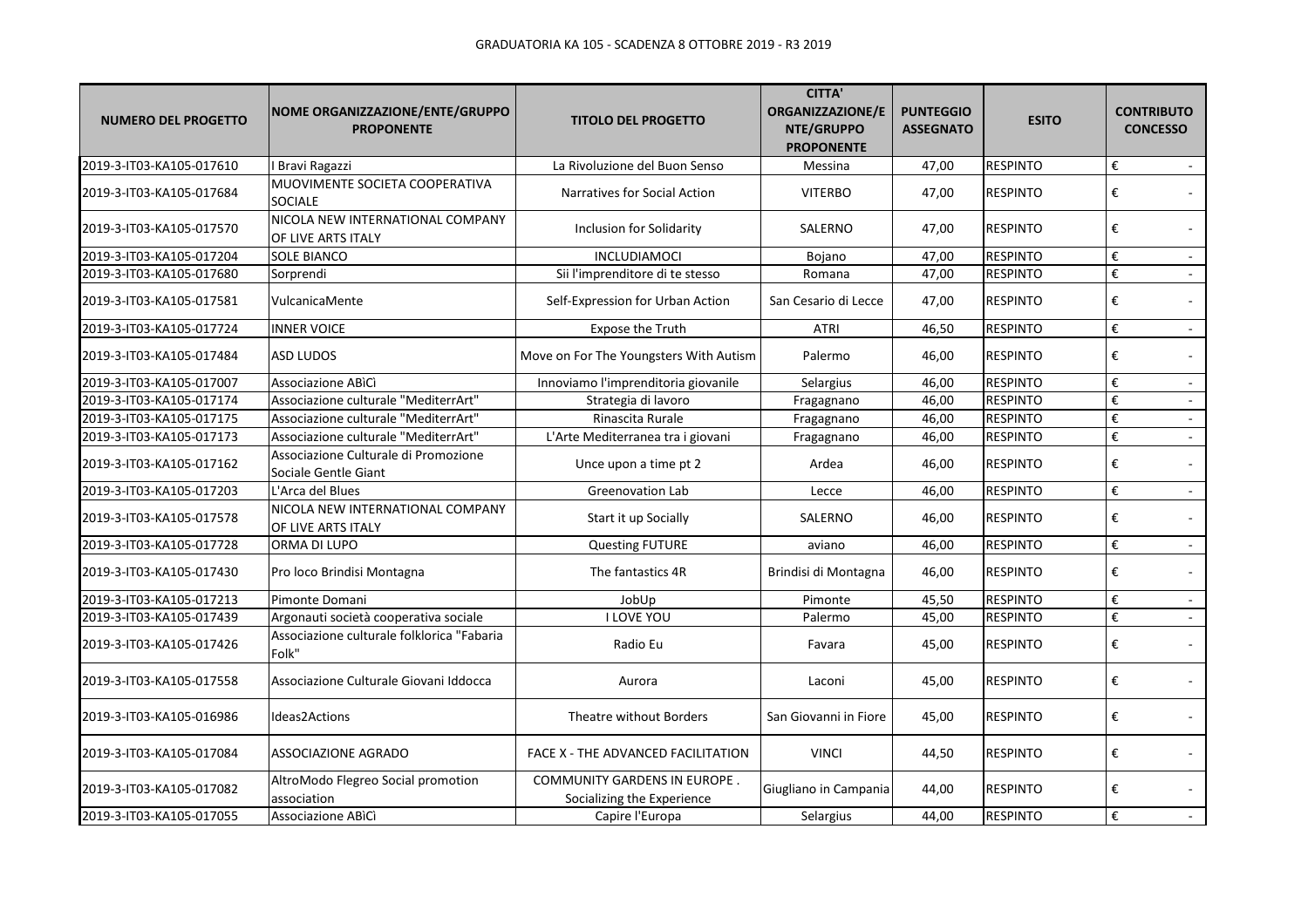| <b>NUMERO DEL PROGETTO</b> | NOME ORGANIZZAZIONE/ENTE/GRUPPO<br><b>PROPONENTE</b>                                                          | <b>TITOLO DEL PROGETTO</b>         | <b>CITTA'</b><br><b>ORGANIZZAZIONE/E</b><br>NTE/GRUPPO<br><b>PROPONENTE</b> | <b>PUNTEGGIO</b><br><b>ASSEGNATO</b> | <b>ESITO</b>    | <b>CONTRIBUTO</b><br><b>CONCESSO</b> |
|----------------------------|---------------------------------------------------------------------------------------------------------------|------------------------------------|-----------------------------------------------------------------------------|--------------------------------------|-----------------|--------------------------------------|
| 2019-3-IT03-KA105-017146   | <b>kALISTRATIA ODV</b>                                                                                        | Hugging trees                      | <b>POLIA</b>                                                                | 44,00                                | <b>RESPINTO</b> | €<br>$\sim$                          |
| 2019-3-IT03-KA105-017618   | ASSOCIAZIONE INTERCULTURALE ITALIA-<br>ROMANIA"CUORE ROMENO"ONLUS                                             | S.O.S. - Support over spite        | ORISTANO                                                                    | 43,00                                | <b>RESPINTO</b> | €                                    |
| 2019-3-IT03-KA105-017443   | Comune di Borgorose                                                                                           | TRAP - Torano Rural Awareness Path | Rieti                                                                       | 43,00                                | <b>RESPINTO</b> | €                                    |
| 2019-3-IT03-KA105-017133   | ASSOCIAZIONE CULTURALE E FOLK "SU<br>MASU"                                                                    | What a wonderful work!             | <b>ELMAS</b>                                                                | 42,00                                | <b>RESPINTO</b> | €                                    |
| 2019-3-IT03-KA105-017169   | ASSOCIAZIONE ESTATE INTERNAZIONALE<br><b>DEL FOLKLORE</b>                                                     | The PowEr of AcCeptancE            | <b>CASTROVILLARI</b>                                                        | 42,00                                | <b>RESPINTO</b> | €                                    |
| 2019-3-IT03-KA105-017677   | Comunitá Promozione e Sviluppo                                                                                | I Poteri dell'Organizzazione       | Castellammare di<br>Stabia                                                  | 42,00                                | <b>RESPINTO</b> | €                                    |
| 2019-3-IT03-KA105-017531   | Pro Loco "Il Platanonum"                                                                                      | One Vision, One Love!              | Ricigliano                                                                  | 42,00                                | <b>RESPINTO</b> | €                                    |
| 2019-3-IT03-KA105-017190   | ASSOCIAZIONE CULTURALE GIOVENTU'<br>2000                                                                      | Gold is in the dish                | <b>SAN GREGORIO</b><br><b>MAGNO</b>                                         | 41,00                                | <b>RESPINTO</b> | €                                    |
| 2019-3-IT03-KA105-017465   | Grande orchestra di fiati Alta Irpinia                                                                        | Accordi di Pace                    | Aquilonia                                                                   | 41,00                                | <b>RESPINTO</b> | €<br>$\sim$                          |
| 2019-3-IT03-KA105-017567   | Ideas2Actions                                                                                                 | Mind of my own                     | San Giovanni in Fiore                                                       | 41,00                                | <b>RESPINTO</b> | €                                    |
| 2019-3-IT03-KA105-017730   | NUCLEO EDUCATIVO PER LA<br>FORMAZIONE EUROPEA AL LAVORO<br>INTERNAZIONALE                                     | Design Thinkers                    | <b>TREVISO</b>                                                              | 41,00                                | <b>RESPINTO</b> | €                                    |
| 2019-3-IT03-KA105-017317   | Associazione Culturale Giovani Iddocca                                                                        | Rock The Mountains 3               | Laconi                                                                      | 40,00                                | <b>RESPINTO</b> | €                                    |
| 2019-3-IT03-KA105-017455   | Be The Change                                                                                                 | <b>Be ReCreative</b>               | Messina                                                                     | 40,00                                | <b>RESPINTO</b> | €<br>$\sim$                          |
| 2019-3-IT03-KA105-017161   | <b>EUducation Italy</b>                                                                                       | Think before you type              | Messina                                                                     | 40,00                                | <b>RESPINTO</b> | €                                    |
| 2019-3-IT03-KA105-017714   | MUOVIMENTE SOCIETA COOPERATIVA<br><b>SOCIALE</b>                                                              | Say, Act: Never This Again!        | <b>VITERBO</b>                                                              | 40,00                                | <b>RESPINTO</b> | €                                    |
| 2019-3-IT03-KA105-017745   | Totius Mundi Una Domus                                                                                        | Appeal: LEt me inteGRAte!          | messina                                                                     | 40,00                                | <b>RESPINTO</b> | €                                    |
| 2019-3-IT03-KA105-017670   | Associazione Giosef - Giovani Senza<br>Frontiere                                                              | Speak Better Speak Louder          | Palermo                                                                     | 39,00                                | <b>RESPINTO</b> | €                                    |
| 2019-3-IT03-KA105-017139   | Centro Studi Metiva Academy per lo<br>sviluppo della cultura imprenditoriale e<br>digitale in Italia e estero | <b>GERLS GO STEaM</b>              | Cava dei Tirreni                                                            | 39,00                                | <b>RESPINTO</b> | €                                    |
| 2019-3-IT03-KA105-017442   | Maison du monde                                                                                               | <b>European Trails</b>             | sant'agata dei goti                                                         | 39,00                                | <b>RESPINTO</b> | €                                    |
| 2019-3-IT03-KA105-017593   | MV INTERNATIONAL                                                                                              | Master the Gender!                 | SASSARI                                                                     | 39,00                                | <b>RESPINTO</b> | €                                    |
| 2019-3-IT03-KA105-017110   | <b>MV INTERNATIONAL</b>                                                                                       | A Look Into Refugees Shadow        | SASSARI                                                                     | 39,00                                | <b>RESPINTO</b> | $\boldsymbol{\epsilon}$              |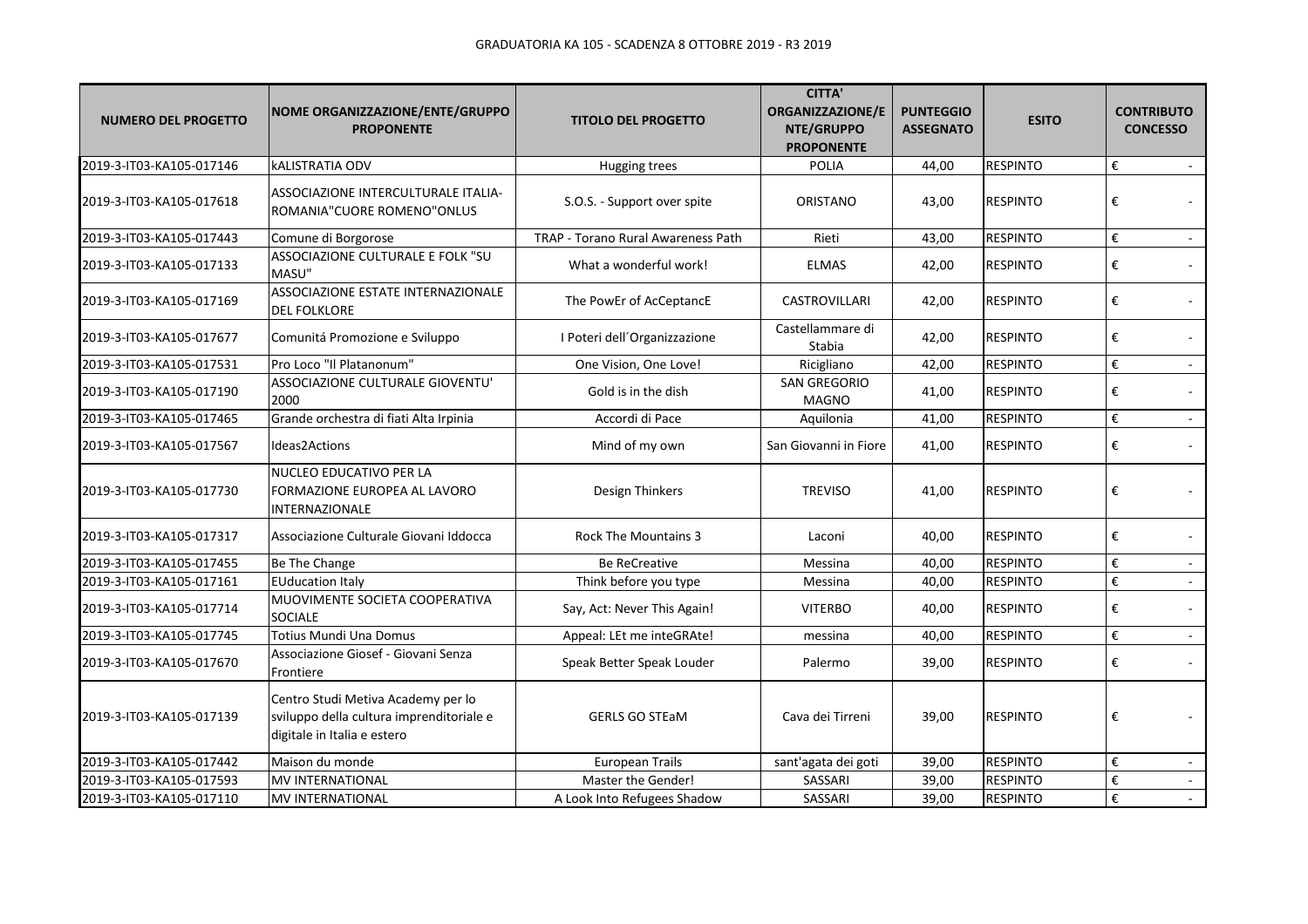| <b>NUMERO DEL PROGETTO</b> | <b>NOME ORGANIZZAZIONE/ENTE/GRUPPO</b><br><b>PROPONENTE</b> | <b>TITOLO DEL PROGETTO</b>                                                | <b>CITTA'</b><br><b>ORGANIZZAZIONE/E</b><br>NTE/GRUPPO<br><b>PROPONENTE</b> | <b>PUNTEGGIO</b><br><b>ASSEGNATO</b> | <b>ESITO</b>    | <b>CONTRIBUTO</b><br><b>CONCESSO</b>                   |
|----------------------------|-------------------------------------------------------------|---------------------------------------------------------------------------|-----------------------------------------------------------------------------|--------------------------------------|-----------------|--------------------------------------------------------|
| 2019-3-IT03-KA105-017050   | <b>SOF ITALY</b>                                            | <b>Effective FACILITATION - NEW</b><br><b>GENERATION OF GROUP LEADERS</b> | <b>TRIGGIANO</b>                                                            | 39,00                                | <b>RESPINTO</b> | €                                                      |
| 2019-3-IT03-KA105-017537   | Associazione Culturale Giovani Iddocca                      | NEET - Now Empowerment&Tourism                                            | Laconi                                                                      | 38,00                                | <b>RESPINTO</b> | €                                                      |
| 2019-3-IT03-KA105-017764   | COMUNE DI CASTIGLIONE IN TEVERINA                           | Multilinguismo, Internet, Integrazione e<br>Sport                         | <b>CASTIGLIONE IN</b><br><b>TEVERINA</b>                                    | 38,00                                | <b>RESPINTO</b> | €                                                      |
| 2019-3-IT03-KA105-017675   | Sorprendi                                                   | Lavoro di oggi                                                            | Romana                                                                      | 38,00                                | <b>RESPINTO</b> | €<br>$\sim$                                            |
| 2019-3-IT03-KA105-017562   | TDM 2000 INTERNATIONAL                                      | Learning to Share: a cohesive approach<br>to Volunteering Projects        | <b>QUARTU SANTELENA</b>                                                     | 38,00                                | <b>RESPINTO</b> | €                                                      |
| 2019-3-IT03-KA105-017647   | Torre dei Giovani - TdG                                     | Together is Better                                                        | Torre del Greco                                                             | 38,00                                | <b>RESPINTO</b> | $\boldsymbol{\epsilon}$                                |
| 2019-3-IT03-KA105-017009   | associazione "Futuro"                                       | <b>Eco-friendly Europe</b>                                                | Mistretta                                                                   | 37,00                                | <b>RESPINTO</b> | €<br>$\mathcal{L}$                                     |
| 2019-3-IT03-KA105-017214   | ASSOCITTA - LIBERA ASSOCIAZIONE A<br>TUTELA DEI CITTADINI   | YES MIGRANT, WE ARE ALL MIGRANT                                           | Roma                                                                        | 37,00                                | <b>RESPINTO</b> | €                                                      |
| 2019-3-IT03-KA105-017676   | Comunitá Promozione e Sviluppo                              | Sii attivo, sii occupato                                                  | Castellammare di<br>Stabia                                                  | 37,00                                | <b>RESPINTO</b> | €                                                      |
| 2019-3-IT03-KA105-017665   | Raimondo Cocca - Rai.Co.                                    | Aiff - Youth Exchange                                                     | Ariano Irpino                                                               | 36,50                                | <b>RESPINTO</b> | €                                                      |
| 2019-3-IT03-KA105-017006   | ASSOCIAZIONE PROLOCO COLLIANO                               | Think green!                                                              | COLLIANO                                                                    | 36,00                                | <b>RESPINTO</b> | $\boldsymbol{\epsilon}$<br>$\mathcal{L}_{\mathcal{A}}$ |
| 2019-3-IT03-KA105-017612   | Youth2YouthItaly                                            | <b>Early Detection!</b>                                                   | <b>ITALY</b>                                                                | 36,00                                | <b>RESPINTO</b> | €<br>$\blacksquare$                                    |
| 2019-3-IT03-KA105-017198   | The Rising Stars                                            | Youth Work Evolution                                                      | Messina                                                                     | 35,00                                | <b>RESPINTO</b> | €<br>$\mathcal{L}_{\mathcal{A}}$                       |
| 2019-3-IT03-KA105-017179   | CARE                                                        | <b>Back To Roots</b>                                                      | Roma                                                                        | 34,00                                | <b>RESPINTO</b> | €                                                      |
| 2019-3-IT03-KA105-017705   | <b>COMUNE DI GALLESE</b>                                    | Musica come simbolo universale in<br>Europa                               | <b>GALLESE</b>                                                              | 33,00                                | <b>RESPINTO</b> | €                                                      |
| 2019-3-IT03-KA105-017521   | Coop. Soc. ALTERNATA SILoS onlus                            | My creativity, my destiny                                                 | <b>GUIDONIA</b><br><b>MONTECELIO</b>                                        | 32,50                                | <b>RESPINTO</b> | €                                                      |
| 2019-3-IT03-KA105-017641   | Deina Torino                                                | Rel-action: activating interreligious<br>dialogue                         | Torino                                                                      | 30,00                                | <b>RESPINTO</b> | €                                                      |
| 2019-3-IT03-KA105-017640   | Deina Torino                                                | <b>GREEN-GO</b>                                                           | Torino                                                                      | 30.00                                | <b>RESPINTO</b> | $\boldsymbol{\epsilon}$                                |
| 2019-3-IT03-KA105-017655   | NICOLA NEW INTERNATIONAL COMPANY<br>OF LIVE ARTS ITALY      | Design NFE Methods for Social Inclusion<br>into Youth Work                | SALERNO                                                                     | 30,00                                | <b>RESPINTO</b> | €                                                      |
| 2019-3-IT03-KA105-017738   | Youth Workers Alliance GENOA                                | <b>Music Unites Youth</b>                                                 | Genoa                                                                       | 30,00                                | <b>RESPINTO</b> | $\boldsymbol{\epsilon}$<br>$\blacksquare$              |
| 2019-3-IT03-KA105-017286   | Youth Workers Alliance GENOA                                | <b>Gender Equality Starts NOW</b>                                         | Genoa                                                                       | 30,00                                | <b>RESPINTO</b> | $\boldsymbol{\epsilon}$                                |
| 2019-3-IT03-KA105-017547   | NICOLA NEW INTERNATIONAL COMPANY<br>OF LIVE ARTS ITALY      | Map your future                                                           | SALERNO                                                                     | 29,50                                | <b>RESPINTO</b> | €                                                      |
| 2019-3-IT03-KA105-017642   | <b>CLIF</b>                                                 | Mobilità giovanile: cittadinanza giusta e<br>attiva                       | lamezia terme                                                               | 28,00                                | <b>RESPINTO</b> | €                                                      |
| 2019-3-IT03-KA105-017434   | Associazione Turiana                                        | Black or white? What's the difference?                                    | Alcara Li Fusi                                                              | 25,00                                | <b>RESPINTO</b> | €                                                      |